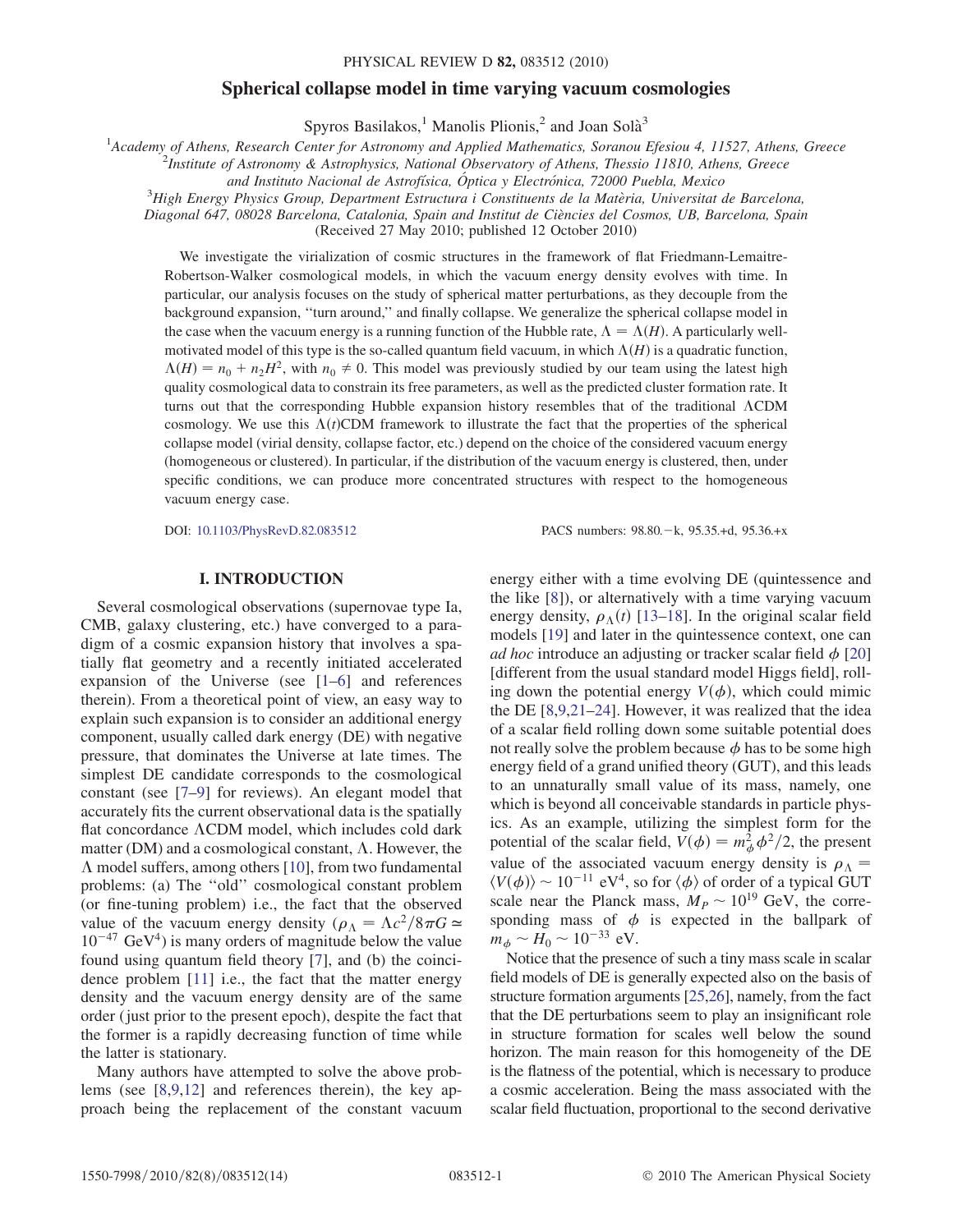of the potential itself, it follows that  $m_{\phi}$  will be very small and one expects that the magnitude of DE fluctuations induced by  $\phi$  should be appreciable only on length scales of the order of the horizon. Thus, equating the spatial scale of these fluctuations to the Compton wavelength of  $\phi$  (hence to the inverse of its mass) it follows once more that  $m_{\phi} \leq$  $H_0 \sim 10^{-33}$  eV. All in all, it appears that the problem that one is creating along with the introduction of  $\phi$  is far more worrisome than the problem one is intending to solve, for one is postulating a mass scale which is 30 orders of magnitude below the mass scale associated with the value of the vacuum energy density ( $m_A \equiv \rho_A^{1/4} \sim 2.3 \times 10^{-3}$  eV).

The analysis of the recent cosmological observations indicates that the DE equation of state (EOS) parameter  $w(\equiv P_{\rm DE}/\rho_{\rm DE})$  is close to -1 to within  $\pm 10\%$ , if it is assumed to be constant [\[1–](#page-11-0)[6](#page-11-1)], while it is much more poorly constrained if it varies with time [\[3](#page-11-2)]. More than two decades ago, Ozer and Taha [[27\]](#page-12-14) proposed a time varying  $\Lambda$  as a possible candidate to solve the two fundamental cosmological puzzles; see also [[28](#page-12-15),[29](#page-12-16)] and references therein. In this cosmological paradigm, the dark energy EOS parameter w is strictly equal to  $-1$ , but the vacuum energy density (or  $\Lambda$ ) does evolve with time. Of course, the weak point in this approach is the unknown functional form of  $\Lambda(t)$ , which is however also the case for the vast majority of the DE models. Indeed, in the aforementioned  $\Lambda(t)$  models, the evolution law is purely phenomenological [\[30\]](#page-12-17), without a concrete link to fundamental physics, such as the quantum field theory (QFT) in curved space-time [\[31\]](#page-12-18). As emphasized in [\[32\]](#page-12-19), a completely consistent formulation along these lines should eventually be developed, and such investigations could well be at the heart of one of the most important endeavors of theoretical cosmology in the years to come. Therefore, the study of cosmic perturbations in these models is very important [\[33](#page-12-20)[,34\]](#page-12-21) as they might reveal surprises not foreseen in the context of the scalar field models. The new effects may have impact both on the cosmological and the astrophysical domains. While we recently analyzed the potential implications on the former [[35](#page-12-22)], here we focus on the latter domain.

A pioneering QFT fundamental approach to variable  $\Lambda$ models was actually proposed long ago within the context of the renormalization group (hereafter RG) in [\[36](#page-12-23)[,37\]](#page-12-24). Later on, the RG-running framework was further explored from different points of view in [\[13–](#page-12-6)[15](#page-12-25)], and a more systematic presentation from the viewpoint of QFT in curved space-time by employing the standard perturbation RG techniques of particle physics appeared in [\[14](#page-12-26)[,16\]](#page-12-27). Subsequent elaborations, and comparison with the observational tests, confirmed the phenomenological viability of this approach [\[38–](#page-12-28)[44](#page-12-29)].

In the class of RG models we shall focus on, the vacuum energy density is expected to vary with time according to the law [\[14](#page-12-26)[,38–](#page-12-28)[41](#page-12-30)]:  $\Lambda = n_0 + n_2H^2$  (hereafter called the  $\Lambda_{\text{RG}}$  model or quantum field vacuum model). As already mentioned, in Ref. [\[35\]](#page-12-22) we have investigated thoroughly the global dynamics of this cosmological model [together with various alternative  $\Lambda(t)$  models], in light of the most recent cosmological data. However, a serious issue here is how the main features of the largest collapsed cosmic structures, i.e., galaxy clusters, are affected by a running vacuum energy density. We have argued above that this problem can be addressed in scalar field models of the DE, but only at the expense of admitting extremely tiny mass scales which are uncommon in particle physics. In this paper, we wish to further explore the alternative option in which the DE component is a time evolving cosmological term  $\Lambda = \Lambda(t)$ , and in this way to assess if the clustering properties of the vacuum energy can shed some light on the fundamental issue of structure formation.

The so-called spherical collapse model [[45](#page-12-31)], which has a long history in cosmology, is a simple but still a fundamental tool used to describe the growth of bound systems in the Universe via gravitation instability [\[46\]](#page-12-32). In the last decade many authors have studied the small scale dynamics using this model and found that the main features of the cosmic structures (collapse factor, virial density, etc.) can potentially be affected by the presence of dark energy [\[25](#page-12-12)[,26,](#page-12-13)[47](#page-12-33)[–66\]](#page-13-0). The aim of the present work is to generalize the spherical collapse model within the variable  $\Lambda_{RG}$  cosmological model, in order to understand nonlinear structure formation in such cosmologies and investigate the differences with respect to the expectations of the concordance  $\Lambda$ CDM cosmology.

The structure of the paper is as follows. The basic theoretical elements of the problem are presented in Sec. [II](#page-1-0), where we introduce [for a spatially flat Friedmann-Lemaître-Robertson-Walker (FLRW) geometry] the basic cosmological equations. In Sec. [III](#page-3-0) we generalize the virial theorem in the case of the QFT  $\Lambda(t)$  cosmological model. Section [IV](#page-4-0) outlines the theoretical analysis of the spherical collapse model in which the vacuum energy density varies with the cosmic time, and in Sec. [V](#page-8-0) we compare the corresponding theoretical predictions of the different models and present a first attempt to use observational data to constrain the different models. We draw our conclusions in Sec. [VI.](#page-10-0) In Appendix [A](#page-10-1)we remind the reader of some basic elements of the concordance  $\Lambda$ CDM model in order to appreciate the fact that the  $\Lambda_{RG}$  cosmology is an interesting extension of the standard model. Finally, in Appendix [B](#page-11-3) we provide some basic mathematical formulas, while in Appendix [C](#page-11-4) we provide accurate fitting formulas for a few important parameters, i.e., the density contrast at the turnaround redshift and at the epoch of virialization, which do not have a simple fully analytical form.

# II. COSMOLOGY WITH A TIME-DEPENDENT VACUUM

<span id="page-1-0"></span>The cosmological constant contribution to the curvature of space-time is represented by the  $\Lambda g_{\mu\nu}$  term on the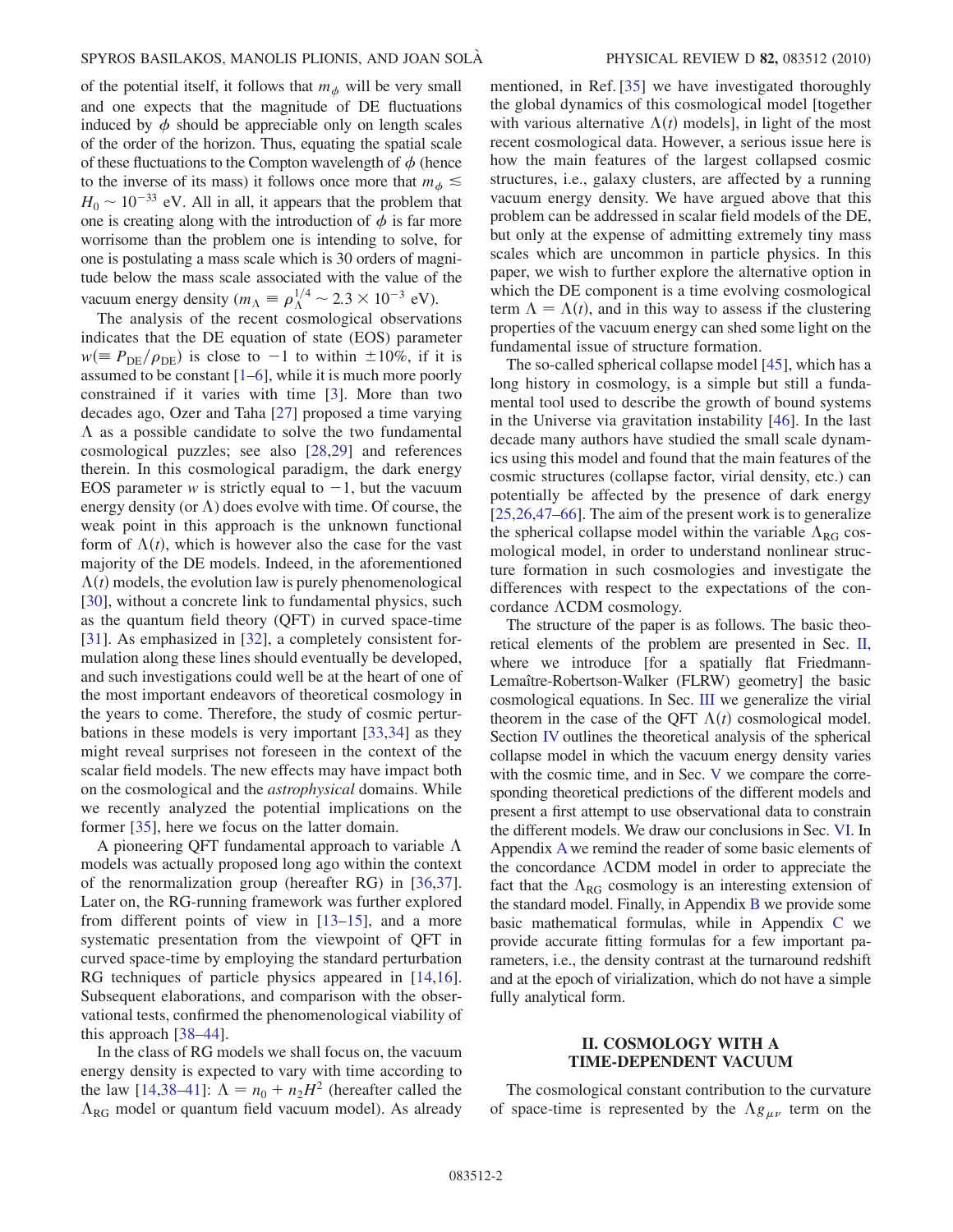left-hand side of Einstein's equations. The latter can be absorbed on the right-hand side of these equations

$$
R_{\mu\nu} - \frac{1}{2}g_{\mu\nu}R = 8\pi G\tilde{T}_{\mu\nu},\tag{1}
$$

where the modified  $\tilde{T}_{\mu\nu}$  is given by  $\tilde{T}_{\mu\nu} \equiv T_{\mu\nu} + g_{\mu\nu}\rho_{\Lambda}$ . Here  $\rho_{\Lambda} = \Lambda/(8\pi G)$  is the vacuum energy density associated with the presence of  $\Lambda$  (with pressure  $P_{\Lambda} = -\rho_{\Lambda}$ ), and  $T_{\mu\nu}$  is the ordinary energy-momentum tensor of isotropic matter and radiation. Modeling the expanding Universe as a perfect fluid with velocity 4-vector field  $U_{\mu}$ , we have  $T_{\mu\nu} = -P_m g_{\mu\nu} + (\rho_m + P_m) U_{\mu} U_{\nu}$ , where  $\rho_m$  is the proper isotropic pressure of matter radiation and  $P_m$  is the corresponding pressure. Clearly the modified  $T_{\mu\nu}$ defined above takes the same form as  $T_{\mu\nu}$  with  $\tilde{\rho} = \rho_m + \rho$  $\rho_{\Lambda}$  and  $\tilde{p} = P_m + P_{\Lambda} = P_m - \rho_{\Lambda}$ , that is  $\tilde{T}_{\mu\nu} =$  $-\tilde{p}g_{\mu\nu} + (\tilde{\rho} + \tilde{p})U_{\mu}U_{\nu}$ . Explicitly,

$$
\tilde{T}_{\mu\nu} = (\rho_{\Lambda} - P_m)g_{\mu\nu} + (\rho_m + P_m)U_{\mu}U_{\nu}.
$$
 (2)

With this generalized energy-momentum tensor, and in the spatially flat FLRW metric  $ds^2 = dt^2 - a^2(t) d\vec{x}^2$ , the gravitational field equations boil down to Friedmann's equation

<span id="page-2-0"></span>
$$
H^2 \equiv \left(\frac{\dot{a}}{a}\right)^2 = \frac{8\pi G}{3}\tilde{\rho} = \frac{8\pi G}{3}(\rho_m + \rho_\Lambda),\tag{3}
$$

<span id="page-2-1"></span>and the dynamical field equation for the scale factor:

$$
\frac{\ddot{a}}{a} = -\frac{4\pi G}{3}(\tilde{p} + 3\tilde{p}) = -\frac{4\pi G}{3}(\rho_m + 3P_m - 2\rho_\Lambda). \tag{4}
$$

Let us next contemplate the possibility that  $\rho_{\Lambda} = \rho_{\Lambda}(t)$  is a function of the cosmic time. This is allowed by the cosmological principle embodied in the FLRW metric. The Bianchi identities (which ensure the covariance of the theory) then imply  $\nabla^{\mu} \tilde{T}_{\mu\nu} = 0$ . With the help of the FLRW metric, the previous identity amounts to the following generalized local conservation law:

<span id="page-2-2"></span>
$$
\dot{\rho}_m + \dot{\rho}_\Lambda + 3H(\rho_m + P_m + \rho_\Lambda + P_\Lambda) = 0, \quad (5)
$$

where the overdot denotes derivative with respect to the cosmic time. The above equation can also be derived by combining Eqs. [\(3](#page-2-0)) and [\(4](#page-2-1)) since it is a first integral of the equations of motion. Notice that we keep G strictly constant, and therefore the assumption  $\rho_{\Lambda} \neq 0$  necessarily requires some energy exchange between matter and vacuum, e.g. through vacuum decay into matter, or vice versa.<sup>1</sup> This possibility was first considered by Bronstein in a rather early paper [\[68\]](#page-13-1).

Let us remark that the EOS of the vacuum energy density maintains the usual form  $P_{\Lambda}(t) = -\rho_{\Lambda}(t)$  $-\Lambda(t)/8\pi G$  despite the fact that  $\Lambda(t)$  evolves with time. In the matter dominated epoch ( $P_m = 0$ ), Eq. [\(5](#page-2-2)) leads to the following energy exchanging balance between matter and vacuum:

$$
\dot{\rho}_m + 3H\rho_m = -\dot{\rho}_\Lambda. \tag{6}
$$

<span id="page-2-6"></span><span id="page-2-3"></span>The second Friedmann's equation [\(4\)](#page-2-1) is formally unchanged by the presence of a time-variable vacuum energy, and in the matter epoch simply reads

$$
\frac{\ddot{a}}{a} = -\frac{4\pi G}{3}(\rho_m - 2\rho_\Lambda). \tag{7}
$$

At this point it is worth noticing that the effect of having a variable cosmological term  $\rho_{\Lambda} = \rho_{\Lambda}(t)$  cannot, in general, be described by the simple parametrizations usually employed for the effective EOS  $w = w(t)$  of the DE, in which w depends on two parameters  $(w_0, w_1)$  that can be constrained using observations [[21](#page-12-10),[69](#page-13-2)]. The effective EOS of a variable vacuum model is in general more complicated. This is shown in detail, with specific examples, in Ref. [[40\]](#page-12-34). In particular, the vacuum models that we are going to consider cannot be described with these simple parametrizations. Therefore, the variable vacuum models must be studied on their own and constitute an independent class of DE models.

<span id="page-2-4"></span>Combining Eqs. [\(3\)](#page-2-0) and ([6](#page-2-3)), we find

$$
\dot{H} + \frac{3}{2}H^2 = 4\pi G\rho_{\Lambda} = \frac{\Lambda}{2}.
$$
 (8)

If the vacuum term is negligible,  $\Lambda \rightarrow 0$ , then the solution of Eq. ([8\)](#page-2-4) reduces to that of the Einstein–de Sitter model,  $H(t) = 2/3t$ , as it should. Similarly, the traditional  $\Lambda =$ const cosmology (or  $\Lambda$ CDM concordance model) also follows directly by integrating Eq. [\(8](#page-2-4)) (see Appendix [A\)](#page-10-1). Finally, this same equation is also valid for  $\Lambda = \Lambda(t)$  when matter and vacuum become coupled, and in this case a supplementary equation for the time evolution of  $\Lambda$  is needed in order to unveil the dynamics of this model. It is interesting to mention here that the link in Eq. [\(6\)](#page-2-3) between  $\rho_m$  and  $\Lambda$  is important because interactions between DM and DE could provide possible solutions to the cosmological coincidence problem. This is the reason for which several papers have been published recently in this area [[17](#page-12-35),[18](#page-12-7),[70](#page-13-3)], proposing either that the DE has various interacting components or that the DE and DM could be coupled. In the following sections, we briefly introduce (for more details see [\[35\]](#page-12-22)) the cosmological models used in this study.

## <span id="page-2-5"></span>A. The  $\Lambda(t)$  model from quantum field theory

In this scenario, we use the vacuum solution proposed in [\[14](#page-12-26)[,38](#page-12-28)[–41\]](#page-12-30) using the RG in quantum field theory (hereafter  $\Lambda_{RG}$  model). The model is characterized by the evolution

<sup>&</sup>lt;sup>1</sup>There exists also the possibility that the vacuum is time evolving and nevertheless noninteracting with matter. In this case, however, either the DE has another component apart from  $\Lambda$ —see the  $\Lambda$ XCDM framework of [[17](#page-12-35)]—or Newton's coupling is also time varying, i.e.  $G \neq 0$  [\[34](#page-12-21)[,39,](#page-12-36)[41](#page-12-30),[67](#page-13-4)].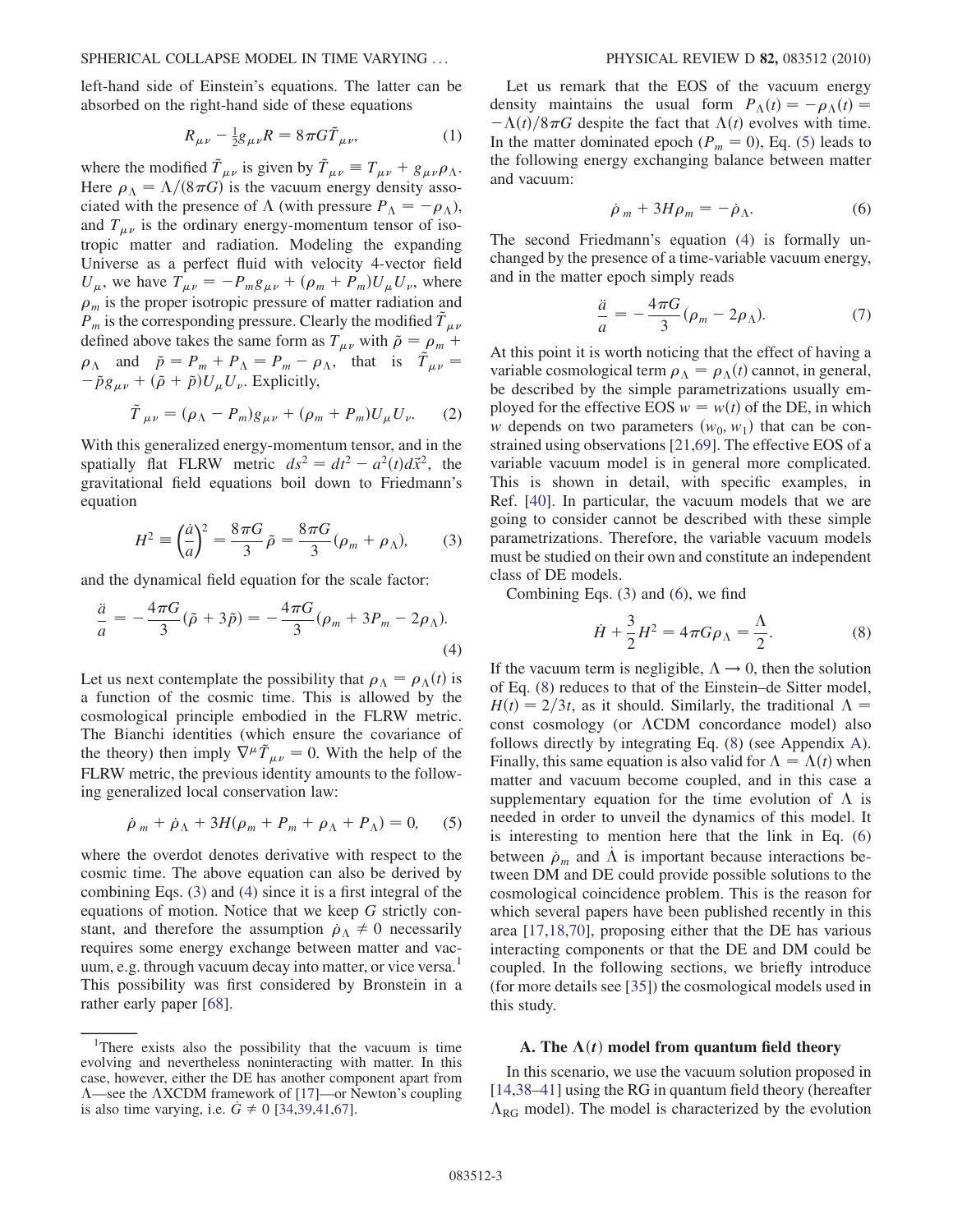<span id="page-3-1"></span>law  $\Lambda(H) = n_0 + n_2H^2$ , in which both coefficients  $n_0$  and  $n_2$  are nonvanishing. An equivalent and more convenient parametrization is

$$
\Lambda(H) = \Lambda_0 + 3\gamma(H^2 - H_0^2),\tag{9}
$$

where  $\gamma$  is a constant, which can be positive or negative but small:  $|\gamma| \le 1/12\pi$  [[35](#page-12-22)]. It determines the amount of running of  $\Lambda(t)$ . Note that the form ([9](#page-3-1)) is convenient because the vacuum energy density is normalized to the present value  $\Lambda_0 \equiv \Lambda(H_0) = 3\Omega_\Lambda H_0^2$ . As we will see, all the equations and conditions derived below are equivalent to those of the concordance  $\Lambda$ CDM cosmology (cf. [A](#page-10-1)ppendix A) and reduce exactly to them for  $\gamma = 0$ .

<span id="page-3-3"></span>From Eqs. ([8\)](#page-2-4) and ([9\)](#page-3-1) we can easily derive the corresponding Hubble flow as a function of time [[35](#page-12-22)]:

$$
H(t) = H_0 \sqrt{\frac{\Omega_\Lambda - \gamma}{1 - \gamma}} \coth\left[\frac{3}{2} H_0 \sqrt{(\Omega_\Lambda - \gamma)(1 - \gamma)}t\right].
$$
\n(10)

<span id="page-3-2"></span>The scale factor of the Universe,  $a(t)$ , evolves as

$$
a(t) = a_1 \sinh^{2/3(1-\gamma)} \left[\frac{3}{2}H_0 \sqrt{(\Omega_\Lambda - \gamma)(1-\gamma)}t\right], \quad (11)
$$

where

$$
a_1 = \left(\frac{\Omega_m}{\Omega_\Lambda - \gamma}\right)^{1/3(1-\gamma)}.\tag{12}
$$

<span id="page-3-7"></span>Inverting Eq. [\(11](#page-3-2)) we determine the cosmic time as a function of the scale factor:

$$
t(a) = \frac{2}{3\tilde{\Omega}_{\Lambda}^{1/2}(1-\gamma)H_0} \sinh^{-1}\left(\sqrt{\frac{\tilde{\Omega}_{\Lambda}}{\tilde{\Omega}_{m}}}a^{3(1-\gamma)/2}\right), \quad (13)
$$

<span id="page-3-10"></span>where we have introduced

$$
\tilde{\Omega}_m = \frac{\Omega_m}{1 - \gamma}, \qquad \tilde{\Omega}_\Lambda = \frac{\Omega_\Lambda - \gamma}{1 - \gamma}.
$$
 (14)

Let us define the Hubble rate normalized to its current value,  $E(a) = H(a)/H_0$ . Eliminating the cosmic time from Eqs. ([10](#page-3-3)) and [\(11\)](#page-3-2), one can prove that

$$
E^{2}(a) = \frac{\Omega_{\Lambda} - \gamma}{1 - \gamma} + \frac{\Omega_{m}}{1 - \gamma} a^{-3(1 - \gamma)}
$$
  
= 1 + \Omega\_{m} \frac{a^{-3(1 - \gamma)} - 1}{1 - \gamma}, (15)

<span id="page-3-8"></span>or

$$
E^2(a) = \tilde{\Omega}_{\Lambda} + \tilde{\Omega}_m a^{-3(1-\gamma)}.
$$
 (16)

<span id="page-3-11"></span>Notice that both sets of cosmological parameters satisfy the standard cosmic sum rule:

$$
\tilde{\Omega}_m + \tilde{\Omega}_\Lambda = 1 = \Omega_m + \Omega_\Lambda. \tag{17}
$$

Let us also consider the evolution of the matter and vacuum energy densities in this model. Starting from the conservation law [see Eq. [\(6](#page-2-3))] and utilizing Eqs. [\(3\)](#page-2-0) and ([9\)](#page-3-1), we arrive at a simple differential equation for the matter density,

$$
\dot{\rho}_m + 3H\rho_m = 3\gamma H\rho_m. \tag{18}
$$

<span id="page-3-6"></span><span id="page-3-4"></span>Using  $\dot{\rho}_m = aH d\rho_m/da$ , we can trivially integrate the previous equation in the scale factor variable, yielding

$$
\rho_m(a) = \rho_{m0} a^{-3(1-\gamma)}, \tag{19}
$$

where  $\rho_{m0}$  denotes the matter density at the present time  $(a = 1)$ , and therefore  $\Omega_m = \rho_{m0}/\rho_{c0}$ , where  $\rho_{c0} =$  $3H_0^2/(8\pi G)$  is the current critical density. The previous equation can also be rewritten by considering the instantaneous critical density  $\rho_c(a)$  when the scale factor is  $a = a(t)$ , i.e.  $\rho_c(a) \equiv 3H^2(a)/(8\pi G)$ . In fact, defining  $\Omega_m(a) \equiv \rho_m(a)/\rho_c(a)$  it is easy to see, with the help of [\(19\)](#page-3-4) and the definition of  $E(a)$ , that

$$
\Omega_m(a) = \frac{\Omega_m a^{-3(1-\gamma)}}{E^2(a)}.
$$
\n(20)

<span id="page-3-9"></span><span id="page-3-5"></span>Finally, upon inserting ([19](#page-3-4)) in ([6](#page-2-3)) and integrating once more in the scale factor variable, we arrive at the explicit expression for the evolution of the vacuum energy density:

$$
\Lambda(a) = \Lambda_0 + 8\pi G \frac{\gamma \rho_{m0}}{1 - \gamma} [a^{-3(1 - \gamma)} - 1].
$$
 (21)

It is important to emphasize from Eq. ([19](#page-3-4)) that the matter density no longer evolves as  $\rho_m(a) = \rho_{m0}a^{-3}$ , as it presents a correction in the exponent. This is due to the fact that matter is exchanging energy with the vacuum and this is reflected in the corresponding behavior of  $\Lambda(a)$  in Eq. ([21](#page-3-5)). As expected, for  $\gamma \to 0$  ( $\tilde{\Omega}_m \sim \Omega_m$ ,  $\tilde{\Omega}_\Lambda \sim \Omega_\Lambda$ ) all the above equations reduce to the canonical form within the concordance model (for more details, see Appendix [A\)](#page-10-1). Clearly, the usual  $\Lambda$  cosmology is a particular solution of the  $\Lambda_{RG}$  model with  $\gamma$  strictly equal to 0. Throughout the rest of the paper we shall employ the statistical results for this model obtained in [[35](#page-12-22)] from a simultaneous fit to the latest SNIa + BAO + CMB data, namely  $\Omega_m = 0.28^{+0.02}_{-0.01}$ (or  $\tilde{\Omega}_m \approx 0.281$ ) and  $\gamma = 0.002 \pm 0.001$ .

# III. GENERALIZATION OF THE VIRIAL THEOREM

<span id="page-3-0"></span>Recall that for systems with potential energy of the form  $U \propto R^n$  the contribution to the virial condition is  $2T$  $nU = 0$ , where T is the kinetic energy. For gravity,  $n = -1$ , whereas for constant vacuum energy  $n = 2$ . Indeed, from Newton's limit of Einstein's equations in the presence of a  $\Lambda$  term, i.e. Poisson equation  $\nabla^2 \Phi =$  $4\pi G(\rho_m - 2\rho_{\Lambda})$ , it follows that the potential associated with a constant  $\Lambda$  is  $\Phi_{\Lambda} = -(1/6)\Lambda R^2$ . Thus, the nominal virial condition when there is a constant vacuum energy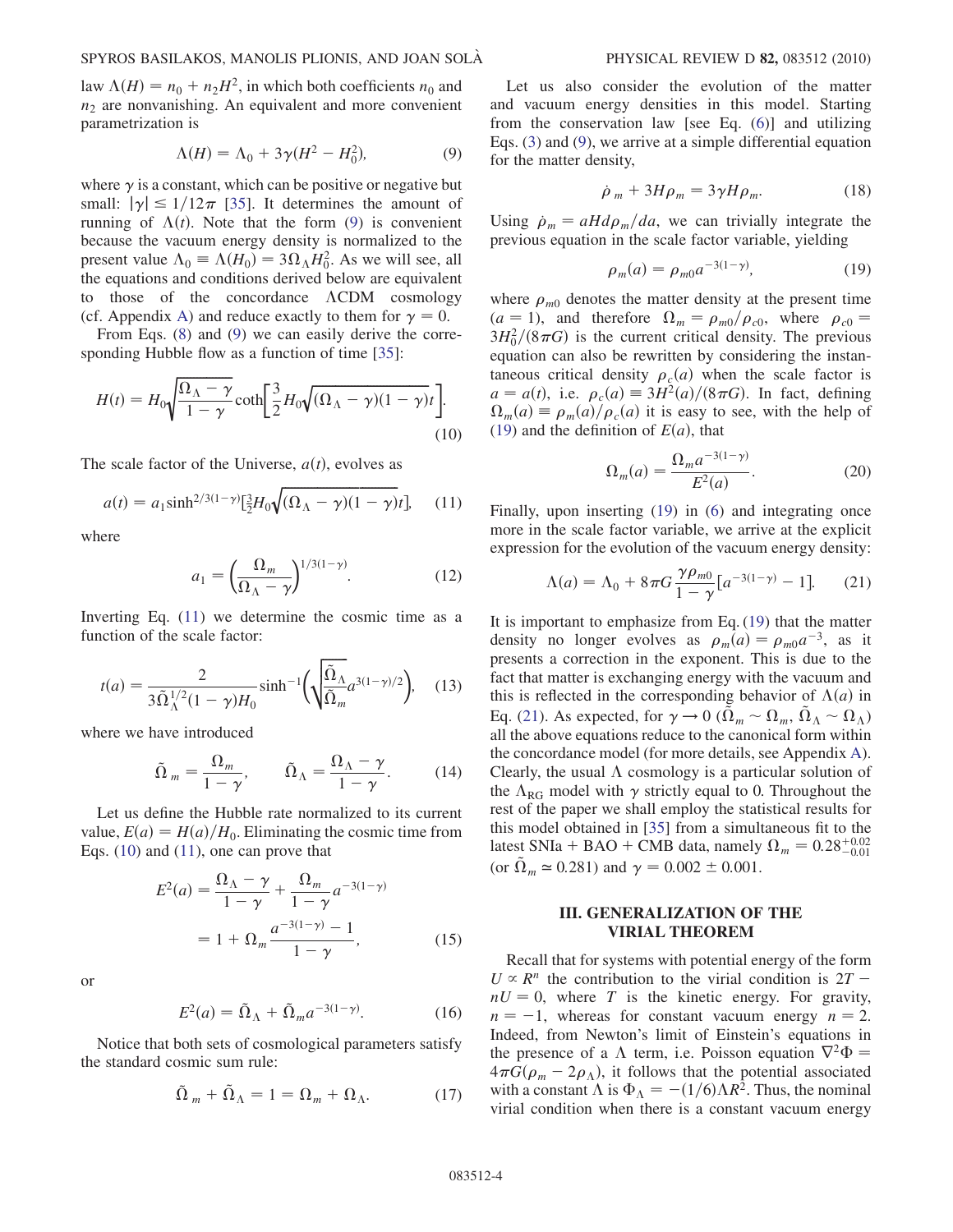reads  $2T + U_G - 2U_A = 0$ , where  $U_G$  and  $U_A$  are the potential energy and the vacuum potential energy, respectively, for an isolated system. However, for nonconstant  $\Lambda$ this recipe may not hold anymore. Therefore, the link between the time-dependent vacuum and matter is expected to modify nontrivially the previous form of the virial theorem.

In this section, we generalize the virial theorem by taking into account the presence of the coupling between the vacuum and the matter energy densities, which leads to a variable  $\Lambda(t)$ . In particular, we have to modify the wellknown Layzer-Irvine equation, which describes the flow to virialization [[46](#page-12-32)]. As we have already stated in Sec. [II A](#page-2-5) [see Eq. ([6\)](#page-2-3)], the matter is exchanging energy with the vacuum and this is reflected in the corresponding matter continuity equation ([18](#page-3-6)). Of course, the continuity equation holds for the total cosmic fluid. Since we are interested in cosmic structures which live in high density environments, it is fair to consider that the corresponding inhomogeneous density  $n_m$  is far from the background homogeneous density,  $\rho_m$ .

The total velocity of the fluid elements,  $v$ , is given by  $\nabla \cdot (n_m \mathbf{v}) = 3Hn_m + \nabla \cdot (n_m \mathbf{u})$ , where **u** is the peculiar velocity. Note that v is the sum of the global Hubble expansion plus the line of sight peculiar velocity, u. The continuity equation for  $n_m$ , in the presence of a running vacuum energy ( $\gamma \neq 0$ ), can now be modified as follows:

$$
\dot{n}_m + 3Hn_m + \nabla \cdot (n_m \mathbf{u}) = 3\gamma H n_m. \tag{22}
$$

<span id="page-4-1"></span>Notice that if the background would not be expanding  $(H = 0)$ , then Eq. [\(22\)](#page-4-1) boils down to the standard nonrelativistic continuity equation for a fluid of particles flowing with a velocity distribution u. Based on a Newtonian formulation, the acceleration due to gravity in comoving coordinates is

$$
\frac{d(a\mathbf{u})}{dt} = -a\nabla\Phi,\tag{23}
$$

<span id="page-4-2"></span>where  $\Phi$  is the gravitational potential. Multiplying Eq. [\(23\)](#page-4-2) by the quantity  $a_n \mathbf{u}$  and using the continuity equation [\(22\)](#page-4-1) together with the overall Poisson equation [\[46\]](#page-12-32)  $\nabla^2 \Phi = 4\pi G (n_m - 2\rho_\Lambda)$ , we can integrate over the volume in order to define the generalized Layzer-Irvine equation. After some calculations we arrive at

$$
\frac{d(a^2T)}{dt} - 3\gamma a^2 HT = -a^2 \left(\frac{d^2U}{dt} + HU\right) + 6\gamma a^2 HU,
$$
\n(24)

where  $U = U_G - 2U_A$ ,

$$
T = \frac{1}{2} \int u^2 n_m dV, \qquad (25)
$$

$$
U_G = -\frac{1}{2}G \iint \frac{n_m(x)n_m(x')}{|x - x'|} dV dV', \tag{26}
$$

and

$$
U_{\Lambda} = -\frac{1}{2}G \iint \frac{n_m(x)\rho_{\Lambda}(x')}{|x - x'|} dV dV'. \tag{27}
$$

<span id="page-4-5"></span>For a spherical mass fluctuation  $M = 4\pi n_m R^3/3$ , one can show that the above potential energies become

$$
U_G = -\frac{16\pi^2 G}{3} \int_0^R x^4 n_m^2(x) dx = -\frac{3GM^2}{5R} \qquad (28)
$$

<span id="page-4-6"></span>and

$$
U_{\Lambda} = -\frac{16\pi^2 G}{3} \int_0^R x^4 \rho_{\Lambda}(x) n_m(x) dx = -\frac{\Lambda M}{10} R^2, \tag{29}
$$

where the last equality holds for a homogeneous vacuum energy  $\Lambda = \Lambda(a)$  (see [\[56,](#page-13-5)[58\]](#page-13-6) and Sec. [V\)](#page-8-0).

<span id="page-4-4"></span>Now, for a system that reaches the equilibrium (virial regime, and  $\dot{\mathcal{U}} = \dot{T} = 0$ ) we derive the condition

$$
(2 - 3\gamma)T + (1 - 6\gamma)(U_G - 2U_{\Lambda}) = 0 \tag{30}
$$

or

$$
\frac{U_G - 2U_{\Lambda}}{T} = -2\frac{1 - 3\gamma/2}{1 - 6\gamma} = -2 - 9\gamma + \mathcal{O}(\gamma^2), \tag{31}
$$

where the last equality is valid for small values of  $\gamma$ . For  $\gamma$  strictly equal to zero we obviously recover the nominal virial theorem in the concordance cosmology  $(\frac{U_G-2U_A}{T}=-2)$  as it should. In the case of  $\gamma \approx 1/12\pi$ [\[35\]](#page-12-22), which corresponds to receiving quantum effects on the  $\Lambda$  running from fields just at the Planck scale [\[14,](#page-12-26)[38\]](#page-12-28), the above ratio in the  $\Lambda(t)$  cosmology deviates by  $\sim$ 12% with respect to that of the  $\Lambda$  cosmology. In practice, however,  $\gamma \approx 1/12\pi$  is excluded by the latest fit to the combined data, which yields a quite smaller value  $\gamma \approx 0.002$ [\[35\]](#page-12-22). This value corresponds to quantum effects from GUT fields just 1 order of magnitude below  $M_p$ . In this case, the deviation from the nominal virial condition is only  $\sim$ 1%.

### <span id="page-4-0"></span>IV. THE SPHERICAL COLLAPSE MODEL

Despite its simplicity, the spherical collapse model [\[45\]](#page-12-31) is still a powerful tool for understanding how a small spherical patch of homogeneous overdensity forms a bound system via gravitation instability; for a review, see e.g. [\[71\]](#page-13-7). Technically speaking, the basic dynamical cosmological equation ([7](#page-2-6)) is valid both for the entire Universe and also for a homogeneous spherical perturbation. In the last case, we just replace the scale factor  $a(t)$  with the radius  $R(t)$ , and we obtain the so-called Raychaudhuri equation:

$$
\frac{\ddot{R}}{R} = -\frac{4\pi G}{3} [\rho_{ms} - 2\rho_{\Lambda s}].
$$
 (32)

<span id="page-4-3"></span>where  $\rho_{ms}$  and  $\rho_{\Lambda s}$  refer to the corresponding values of the matter and vacuum energy densities in the spherical patch susceptible of ulterior collapse.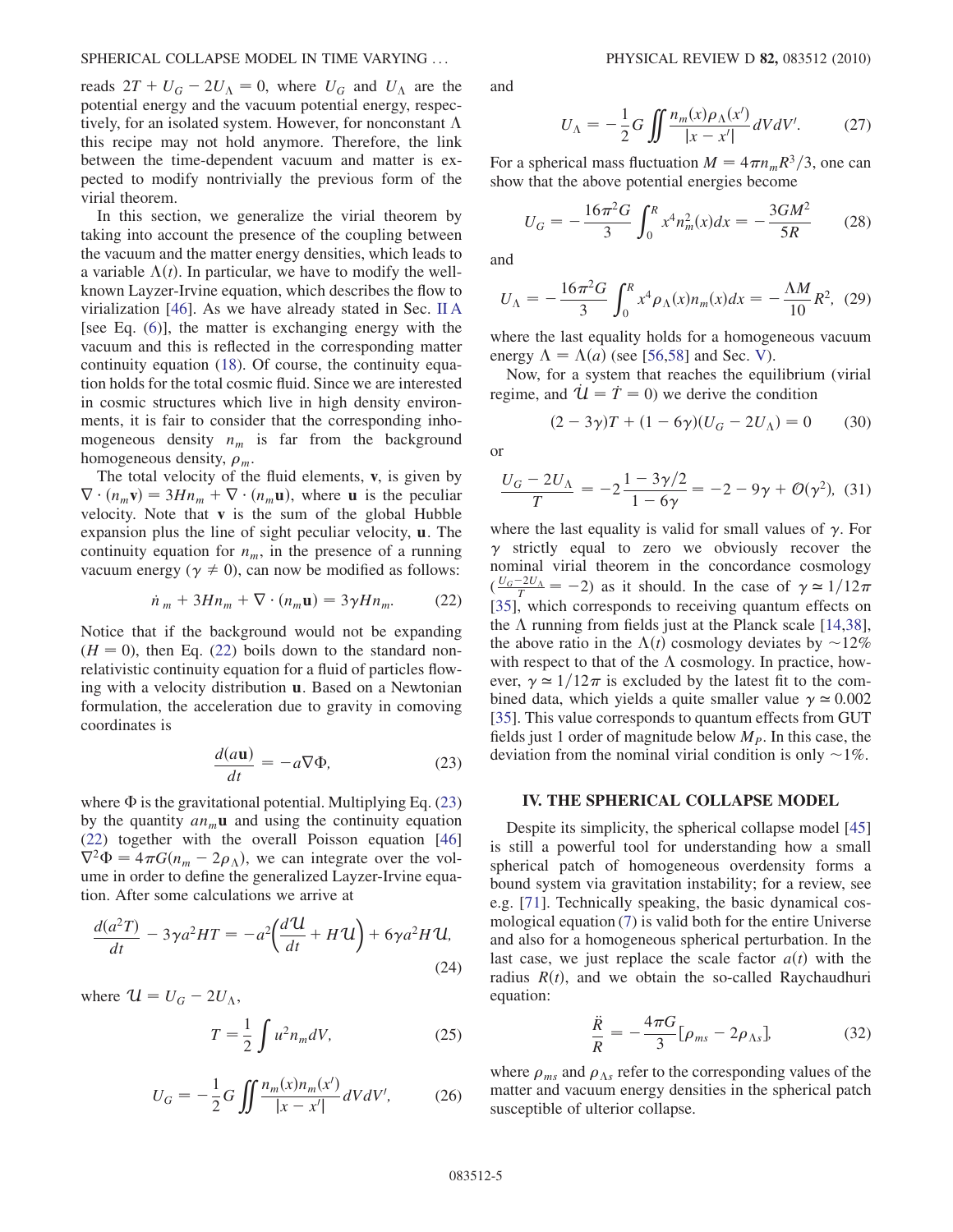In order to address the issue of how the time varying vacuum energy itself affects the gravitationally bound systems (clusters of galaxies), one has to deal in general with the following three distinct scenarios, which have been considered within different approaches in the literature [\[25](#page-12-12)[,26](#page-12-13)[,47](#page-12-33)[–66\]](#page-13-0): (i) the situation in which the vacuum energy remains homogeneous and only the corresponding matter virializes; (ii) the case with clustered vacuum energy, but now assuming that only the matter virializes; and, finally, (iii) the case with clustered vacuum energy, considering that the whole system virializes (both matter and vacuum components). In this paper, we are going to focus on scenarios (i) and (iii) within the framework of time varying vacuum energy density.

From now on, we will call  $a_t$ , the value of the scale factor of the Universe where the spherical overdensity reaches its maximum expansion (i.e. when  $\dot{R} = 0$ ) and  $a_c$  the scale factor when the sphere virializes, implying that a cosmic structure has formed. Similarly,  $R_t$  and  $R_c$  stand for the corresponding radii of the spherical overdensity, the former being the turnaround (or ''top hat'') value at the point of maximum size, and the latter refers to the eventual situation when the sphere has already collapsed and virialized. Note that due to the coupling between the time-dependent vacuum and the matter component one would expect that the matter density in the spherical region should obey the same power law as the background matter  $\rho_m(a) \propto$  $a^{-3(1-\gamma)}$  [see Eq. [\(19\)](#page-3-4)]. Thus,  $\rho_{ms} \propto R^{-3(1-\gamma)}$  denotes the matter density in the spherical patch. Analogously, the vacuum energy density in the spherical region,  $\rho_{\Lambda s}$  will take the form [\(21\)](#page-3-5) with appropriate replacement of the scale factor with  $R$ ; see further below.

From the theoretical point of view, the time needed for a spherical shell to recollapse is twice the turnaround time,  $t_f \approx 2t_t$ , which implies that [see Eq. ([13\)](#page-3-7)]

$$
\sinh^{-1}[\sqrt{\tilde{r}_0 a_c^{3(1-\gamma)}}] \simeq 2\sinh^{-1}[\sqrt{\tilde{r}_0 a_t^{3(1-\gamma)}}],\tag{33}
$$

where  $\tilde{r}_0 = \tilde{\Omega}_\Lambda / \tilde{\Omega}_m$ .

In the main panel of Fig. [1](#page-5-0), we present the turnaround redshift,  $z_t = (1 - a_t)/a_t$ , as a function of the virial redshift  $z_c = (1 - a_c)/a_c$  for our  $\Lambda_{\text{RG}}$  model with  $\gamma = 0.002$ (continuous line),  $\gamma = 1/12\pi$  and  $\gamma = -1/12\pi$  (long and short dashed lines, respectively). The concordance  $\Lambda$  cosmology is indicated by empty points. The relative fractional differences between the  $\Lambda_{RG}$  models and the concordance  $\Lambda$  model are extremely small, a fact which can be appreciated in the inset panel of Fig. [1](#page-5-0).

<span id="page-5-1"></span>As it is evident there is a tight correlation between the two redshifts, which for our  $\Lambda_{RG}$  model ( $\gamma = 0.002$ ) it is given by

$$
z_t \approx 1.532z_c + 0.751. \tag{34}
$$

As an example, assuming that galaxy clusters have virialized at the present time,  $z_c \approx 0$ , the turnaround epoch takes place at  $z_t \approx 0.75$  (or  $a_t \sim 0.57$ ). On the other hand,

<span id="page-5-0"></span>

FIG. 1 (color online). The turnaround redshift as a function of the virial redshift; see Eq. ([34](#page-5-1)). The solid, long dashed, and short dashed lines represent the  $\Lambda_{\text{RG}}$  model, for  $\gamma = 0.002, 1/12\pi$ , and  $-1/12\pi$ , respectively. The solid points correspond to the concordance ACDM cosmology. Inset: The relative fractional difference between the three  $\Lambda_{RG}$  models and the concordance model.

considering that clusters have formed prior to the epoch of  $z_c \sim 1.6$  ( $a_c \sim 0.38$ ), in which the most distant cluster has been found [[72](#page-13-8)], the turnaround epoch is not really affected by the vacuum energy component, i.e.  $z_t \sim 3.2$  (or  $a_t \sim$ 0:24). This is to be expected, due to the fact that at large redshifts matter dominates the Hubble expansion. It is worth noting that, at high redshifts, the ratio between the scale factors approaches the Einstein–de Sitter ( $\tilde{\Omega}_m$  =  $\Omega_m = 1$ ) value  $a_c/a_t = (1 + z_t)/(1 + z_c) = 2^{2/3}$ .

Performing the convenient transformations into dimensionless variables

$$
x = \frac{a}{a_t} \quad \text{and} \quad y = \frac{R}{R_t},\tag{35}
$$

<span id="page-5-2"></span>the evolution of the scale factor of the background and of the perturbation [see Eqs. ([3](#page-2-0)), [\(16\)](#page-3-8), and ([32](#page-4-3))] are governed, respectively, by the following two equations:

$$
\left(\frac{\dot{x}}{x}\right)^2 = H_t^2 \Omega_{m,t} \left[ x^{-3(1-\gamma)} + \frac{\rho_\Lambda}{\rho_{m,t}} \right] \tag{36}
$$

<span id="page-5-3"></span>and

$$
\frac{\ddot{y}}{y} = -\frac{H_t^2 \Omega_{m,t}}{2} \left[ \frac{\zeta}{y^{3(1-\gamma)}} - 2 \frac{\rho_{\Lambda s}}{\rho_{m,t}} \right],\tag{37}
$$

where  $H_t^2 \Omega_{m,t} = \frac{8\pi G}{3} \rho_{m,t}$ ,  $\Omega_{m,t}$  is the matter density parameter at the turnaround epoch [see Eq.  $(20)$  $(20)$  $(20)$ ].<sup>2</sup> Note that

<sup>2</sup>We set  $\Omega_{m,t} \equiv \Omega_m(a_t)$ , with  $\Omega_m(a)$  given by Eq. ([20\)](#page-3-9).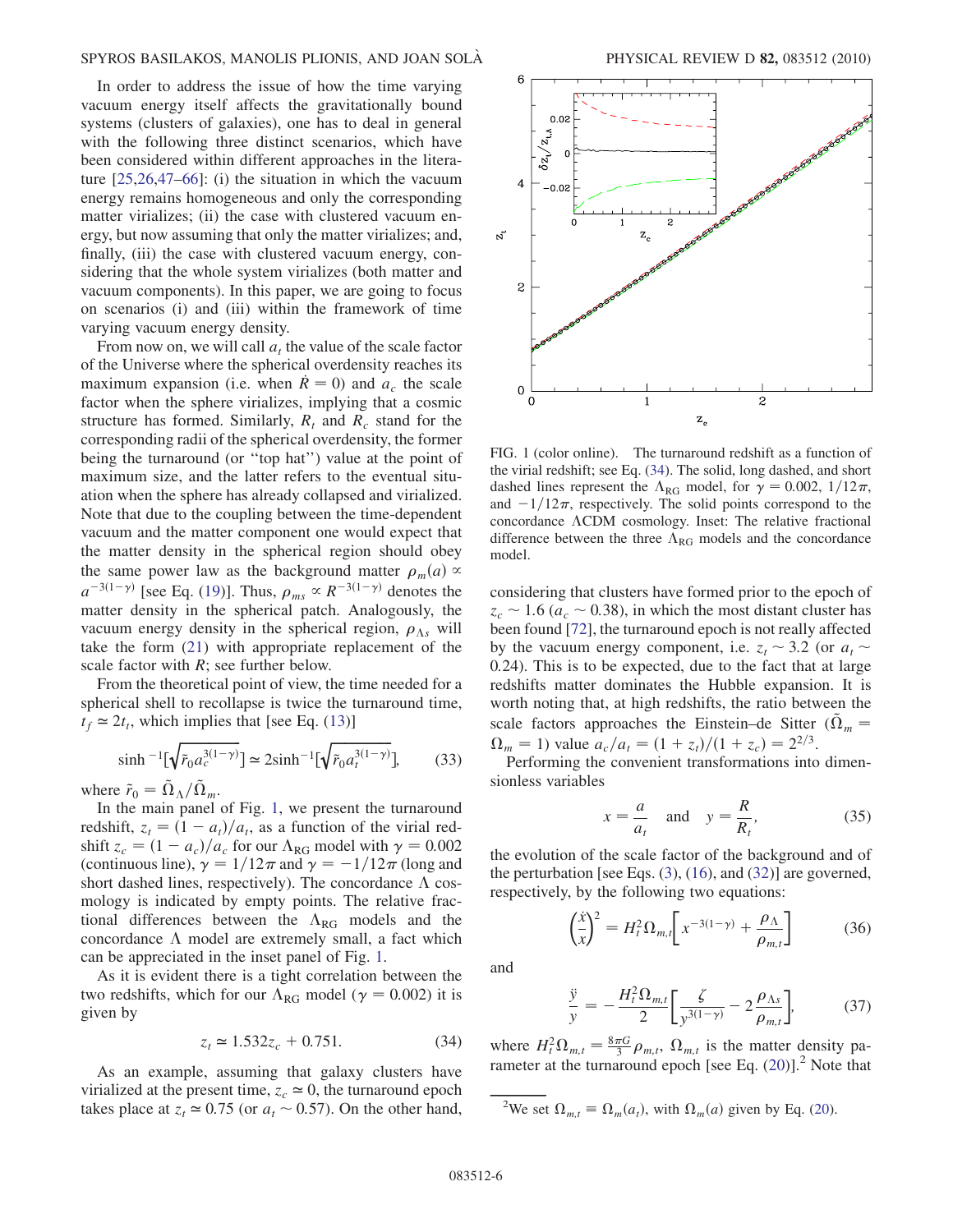## SPHERICAL COLLAPSE MODEL IN TIME VARYING ... PHYSICAL REVIEW D 82, 083512 (2010)

we have parametrized the matter density in the spherical region at the turnaround time  $\rho_{ms,t} = \zeta \rho_{m,t}$ , with respect to the background matter density at the same epoch  $\rho_{m,t}$ . The parameter  $\zeta$  is referred to as the density contrast at the turnaround point. In replacing the quantity  $\rho_{ms}$  in Eq. [\(32\)](#page-4-3) we have utilized the following relation:

$$
\rho_{ms} = \rho_{ms,t} \left(\frac{R}{R_t}\right)^{-3(1-\gamma)} = \frac{\zeta \rho_{m,t}}{y^{3(1-\gamma)}}.
$$
 (38)

<span id="page-6-0"></span>Therefore, using Eqs.  $(14)$  and  $(21)$ , we find that

$$
\frac{\rho_{\Lambda}}{\rho_{\Lambda,t}} = I(x) = \frac{1 + \gamma \tilde{r}_0 a_t^{-3(1-\gamma)} x^{-3(1-\gamma)}}{1 + \gamma \tilde{r}_0 a_t^{-3(1-\gamma)}},\qquad(39)
$$

with  $\rho_{\Lambda,t}$  being the vacuum energy density at the turnaround epoch and  $\Omega_{\Lambda,t} = 1 - \Omega_{m,t}$  is the effective vacuum density parameter at the same time [for definition see Eq. ([20](#page-3-9))]. Inserting now Eq. ([39](#page-6-0)) into Eq. [\(36\)](#page-5-2), we finally obtain

$$
\dot{x}^2 = H_t^2 \Omega_{m,t} [x^{-1+3\gamma} + rx^2 I(x)],\tag{40}
$$

<span id="page-6-1"></span>where

$$
r = \frac{\rho_{\Lambda,t}}{\rho_{m,t}} = \frac{\Omega_{\Lambda}}{\Omega_m} a_t^{3(1-\gamma)} + \frac{\gamma}{1-\gamma} [1 - a_t^{3(1-\gamma)}] \tag{41}
$$

[to derive the latter equality we have used Eqs. [\(17\)](#page-3-11), ([19\)](#page-3-4), and ([21](#page-3-5))].

Of course for the Einstein–de Sitter case ( $\tilde{\Omega}_m = \Omega_m =$ 1 and  $\gamma = 0$ ) the solution of the system formed by Eqs. ([36](#page-5-2)) and [\(37\)](#page-5-3) reduces to the well-known value of the density contrast at the turnaround point,  $\zeta = (\frac{3\pi}{4})^2$ , as it should. Within this framework, utilizing both the virial theorem [see Eq. [\(30](#page-4-4))] and the energy conservation ( $T_c$  +  $U_{G,c} + U_{\Lambda,c} = U_{G,t} + U_{\Lambda,t}$  at the collapse time and at the turnaround epoch, respectively, we derive the following useful relation:

$$
q_1 U_{G,c} + q_2 U_{\Lambda,c} = U_{G,t} + U_{\Lambda,t}, \tag{42}
$$

<span id="page-6-5"></span><span id="page-6-3"></span>where

$$
q_1(\gamma) = \frac{1+3\gamma}{2-3\gamma}
$$
,  $q_2(\gamma) = \frac{4-15\gamma}{2-3\gamma}$ . (43)

### A. Homogeneous vacuum energy

<span id="page-6-7"></span><span id="page-6-2"></span>In this section, we consider that the vacuum energy component of the scale of galaxy clusters can be treated as being homogeneous:  $\rho_{\Lambda s}(a) = \rho_{\Lambda}(a) = \Lambda(a)/8\pi G$ (hereafter the  $\Lambda_{\rm{RGH}}$  model). Therefore, inserting Eq. [\(39\)](#page-6-0) into Eq. [\(37\)](#page-5-3), we obtain

$$
\ddot{y} = -\frac{H_t^2 \Omega_{m,t}}{2} \left[ \frac{\zeta}{y^{2-3\gamma}} - 2ryI(x) \right].
$$
 (44)

The numerical solution for the  $\zeta$  parameter is provided by integrating the main system of differential equations [Eqs. [\(40\)](#page-6-1) and ([44](#page-6-2))], using the boundary conditions  $\left(\frac{dy}{dx}\right)=0$  and  $y = 1$  at  $x = 1$ . Following the methodology of [[48](#page-12-37)[,65](#page-13-9)] we provide in Appendix [C](#page-11-4) a reasonably accurate fitting formula for  $\zeta$ , as a function of the main cosmological parameters.

Using now, the combined equation ([42](#page-6-3)) for the potential energies [see Eqs.  $(28)$  $(28)$  $(28)$  and  $(29)$ ],<sup>3</sup> we obtain a cubic equation that relates the ratio between the virial  $(R<sub>c</sub>)$  to the turnaround outer radius  $(R_t)$ , the so-called collapse factor ( $\lambda = R_c/R_t$ ):

$$
q_2(\gamma)n_c\lambda^3 - (2 + n_t)\lambda + 2q_1(\gamma) = 0,
$$
 (45)

<span id="page-6-4"></span>where

$$
n_c = \frac{\Lambda(a_c)}{4\pi G \rho_{m,t} \zeta} = n_0 + \frac{2\gamma a_t^{3(1-\gamma)}}{\zeta(1-\gamma)} [a_c^{-3(1-\gamma)} - 1] \quad (46)
$$

and

$$
n_{t} = \frac{\Lambda(a_{t})}{4\pi G \rho_{m,t} \zeta} = n_{0} + \frac{2\gamma a_{t}^{3(1-\gamma)}}{\zeta(1-\gamma)} [a_{t}^{-3(1-\gamma)} - 1] \quad (47)
$$

<span id="page-6-6"></span>with

$$
n_0 = \frac{2\Omega_\Lambda a_t^{3(1-\gamma)}}{\Omega_m \zeta}.\tag{48}
$$

Finally, solving the cubic Eq. ([45](#page-6-4)), we calculate the col-lapse factor (see Appendix [B](#page-11-3)). In the case of  $\gamma = 0$  ( $n_c$  =  $n_t = n_0$ ), the above expressions take the usual form of the  $\Lambda$  cosmology (see [\[47](#page-12-33)[,53\]](#page-13-10)), as expected. Obviously, for the Einstein–de Sitter model ( $\Omega_m = 1$ ,  $\gamma = 0$ ) we have  $\Omega_{\Lambda} = 0$  and all coefficients vanish  $n_c = n_t = n_0 = 0$ , so that Eq. ([45](#page-6-4)) boils down to  $\lambda = q_1(0) = 1/2$ ; see Eq. ([43\)](#page-6-5).

<span id="page-6-8"></span>In this framework, the density contrast at the virialization epoch is given by

$$
\Delta_{\text{vir}} = \frac{\rho_{ms,c}}{\rho_{m,c}} = \frac{\zeta}{\lambda^3} \left(\frac{a_c}{a_t}\right)^3,\tag{49}
$$

where  $\rho_{ms,c}$  is the matter density in the virialized structure and  $\rho_{m,c}$  is the background matter density at the same epoch. Following the notations of [[54](#page-13-11),[73](#page-13-12),[74](#page-13-13)], we again provide in Appendix [C](#page-11-4) a fitting formula for  $\Delta_{\text{vir}}$  (within a physical range of cosmological parameters  $0 \le \gamma \le$ 0.01). Notice that the Einstein–de Sitter value for  $\Delta_{\rm vir}$  is precisely  $18\pi^2$ , and was factorized in ([C3](#page-11-5)).<sup>4</sup>

<sup>&</sup>lt;sup>3</sup>In view of the fact that  $U_{\Lambda} = -\Lambda(a)MR^2/10$ , the time dependence of the vacuum energy density seems to create a problem since the total energy of the bound system is not conserved. However, one can show that if the value of  $|\gamma|$  is less that 0.01 then the problem of energy conservation does not really affect the virialization process and thus Eq. [\(42\)](#page-6-3) remains a good approximation. <sup>4</sup>

<sup>&</sup>lt;sup>4</sup>This value ensues from the Einstein–de Sitter value of  $\zeta$  =  $(3\pi/4)^2$  multiplied by 2<sup>5</sup>. Indeed, the sphere contracts a factor of 2 from the turnaround point to virialization, and the background scale factor increases  $a_c/a_t = 2^{2/3}$ , thus  $(2 \times 2^{2/3})^3 = 2^5$ .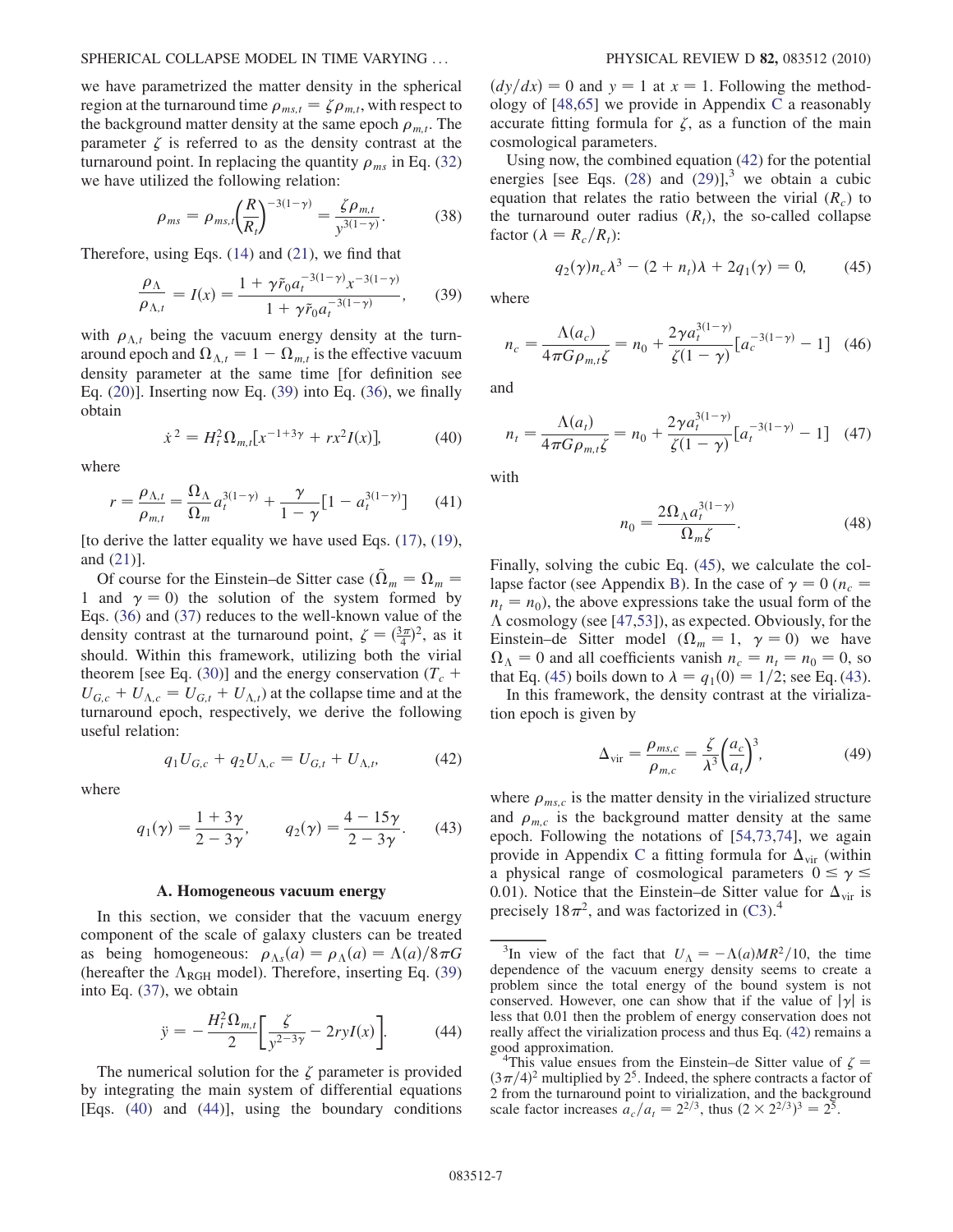# B. Clustered vacuum energy

In this section we consider a scenario in which the vacuum energy density on the scale of galaxy clusters is clustered:  $\rho_{\Lambda s}(R) = \Lambda_s(R)/8\pi G$ . In such a scenario it could be possible, on nonlinear scales, to have an interaction between dark matter and dark energy with a different  $\gamma$  than the background value. In the overdensity rest frame and in the homogeneous case (described before), the dark energy component flows progressively out of the overdensity [[58](#page-13-6)[,62](#page-13-14)], and hence energy conservation cannot be applied (especially for large values of  $\gamma$ 's) in order to determine the collapse factor  $\lambda$  (along with the virial theorem). To simplify the inhomogeneous case formalism, we consider the extreme situation in which the vacuum energy fully clusters along with the dark matter, avoiding energy nonconservation which was examined in [[58](#page-13-6)].

Within this framework, we also assume that the general functional form that describes the behavior of the vacuum energy density inside the spherical perturbation obeys a similar equation as that of Eq.  $(21)$ :

<span id="page-7-2"></span>
$$
\Lambda_s(R) = \Lambda_0 + 8\pi G \frac{\gamma_s \rho_{ms,t}}{1 - \gamma_s} \left[ \left( \frac{R}{R_t} \right)^{-3(1 - \gamma_s)} - 1 \right] \quad (50)
$$

<span id="page-7-0"></span>or else,

$$
\Lambda_s(y) = \Lambda_0 + 8\pi G \frac{\gamma_s \zeta \rho_{m,t}}{1 - \gamma_s} [y^{-3(1 - \gamma_s)} - 1], \quad (51)
$$

where the slope  $\gamma_s$  is not necessarily equal to the background  $\gamma$ . It is worth noting that if we leave  $\gamma_s$  to take also negative values then there is a critical radius  $R_{\star}$ , of the spherical overdensity, in which, for  $R < R_{\star}$ , the inhomogeneous vacuum energy density becomes negative  $\Lambda_s < 0$ . Thus, the extra positive pressure  $(P_{\Lambda_{\varepsilon}} > 0)$  inside the spherical perturbation implies compression (similar to gravity) rather than tension (while the opposite is true for  $R > R_{\star}$ ). With the aid Eq. ([51](#page-7-0)), this critical radius is given by

$$
R_{\star} = R_{t} \bigg[ 1 - \frac{n_{0}(1 - \gamma_{s})}{2\gamma_{s}} \bigg]^{-1/3(1 - \gamma_{s})}.
$$
 (52)

In the previous equation, we borrowed the definition of  $n_0$ given in [\(48\)](#page-6-6), where  $\rho_{ms,t} = \rho_{m,t} \zeta = \rho_{m0} a_t^{3(1-\gamma)} \zeta$  is used, in which  $\gamma$  (not  $\gamma_s$ ) is involved because it refers to the evolution of the background matter density.

On the other hand, if  $\gamma_s \ge 0$  then  $\Lambda_s > 0$  (or  $P_\Lambda < 0$ ) for all values of  $0 < y \le 1$ . In this paper we use 2 different versions of  $\Lambda_s$ , namely  $\gamma_s = \gamma = 0.002$  (hereafter  $\Lambda_{\text{RGC1}}$ ) and  $\gamma_s = -0.002$  (hereafter  $\Lambda_{\text{RGC2}}$ ). Of course, for the basic cosmological functions  $[\Omega_m(a), E(a), \text{ and } D(a)]$ which enter in this vacuum pattern, we utilize the background  $\gamma = 0.002$ .

<span id="page-7-1"></span>Inserting Eq.  $(51)$  into Eq.  $(37)$  $(37)$  $(37)$ , we obtain

$$
\ddot{y} = -\frac{H_t^2 \Omega_{m,t}}{2} \left[ \frac{(1 - 3\gamma_s)\zeta}{(1 - \gamma_s)y^{2 - 3\gamma_s}} - 2\left(r - \frac{\gamma_s\zeta}{1 - \gamma_s}\right)y \right].
$$
\n(53)

In contrast to the homogeneous case, the novelty of the current approach is that the above differential equation can be solved analytically. Indeed, due to the fact that the differential Eq.  $(53)$  is a function only of y we can perform easily the integration

$$
\dot{y}^2 = H_t^2 \Omega_{m,t} [P(y, \zeta) + C], \tag{54}
$$

where  $C$  is the integration constant and

$$
P(y,\zeta) = \frac{\zeta}{(1-\gamma_s)y^{1-3\gamma_s}} + \left(r - \frac{\gamma_s\zeta}{1-\gamma_s}\right)y^2. \tag{55}
$$

Using now Eq. ([40](#page-6-1)) we can provide the basic differential equation for the evolution of the overdensity perturbations

$$
\left(\frac{dy}{dx}\right)^2 = \frac{P(y,\zeta) + C}{x^{-1+3\gamma} + rx^2 I(x)},\tag{56}
$$

where the boundary conditions,  $\left(\frac{dy}{dx}\right)=0$  and  $y=1$  at  $x = 1$ , imply that  $C = -P(1, \zeta)$ . Therefore, the general integral equation which governs the behavior of the density contrast  $\zeta$  at the turnaround epoch, for the RG vacuum models is

<span id="page-7-4"></span>
$$
\int_0^1 \frac{dy}{\sqrt{P(y,\zeta) + C}} = \int_0^1 \frac{dx}{\sqrt{x^{-1+3\gamma} + rx^2 I(x)}}.
$$
 (57)

Of course, the usual  $\Lambda$ CDM cosmology is fully recovered from this model in the limit  $\gamma = \gamma_s = 0$ .

Similarly, as in Sec. [IVA,](#page-6-7) we again provide a useful fitting formula for  $\zeta$  as well as for  $\Delta_{\rm vir}$ , as a function of the cosmological parameters (for more details see Appendix [C](#page-11-4)).

Now with the aid of Eq. ([50](#page-7-2)), we can integrate Eq. [\(29\)](#page-4-6) in order to derive the potential energy associated with the vacuum energy inside the spherical overdensity. In particular, we show here that  $U_A$  can be written as a sum of three components that contribute to the local dynamics

<span id="page-7-3"></span>
$$
U_{\Lambda} = -\frac{M\Lambda_0}{10}R^2 + 4\pi G \frac{\gamma_s M \rho_{ms,t}}{5(1-\gamma_s)}R^2
$$

$$
-4\pi G \frac{\gamma_s M \rho_{ms,t}}{(1-\gamma_s)(2+3\gamma_s)R_t^{-3(1-\gamma)}}R^{-1+3\gamma_s}, \quad (58)
$$

where  $\rho_{ms,t} = \zeta \rho_{m,t}$  (see Sec. [IV\)](#page-4-0). In this case, the algebraic equation which defines the collapse factor is found from the combination of equations  $(28)$ ,  $(42)$ , and  $(58)$  as follows:

<span id="page-7-5"></span>
$$
q_2(\gamma_s)[n_0 - f(\gamma_s)]\lambda^3 - A(n_0, \gamma_s)\lambda + g(\gamma_s)\lambda^{3\gamma_s}
$$
  
+ 2q\_1(\gamma\_s) = 0, (59)

where  $n_0$  is defined in Eq. [\(48\)](#page-6-6), with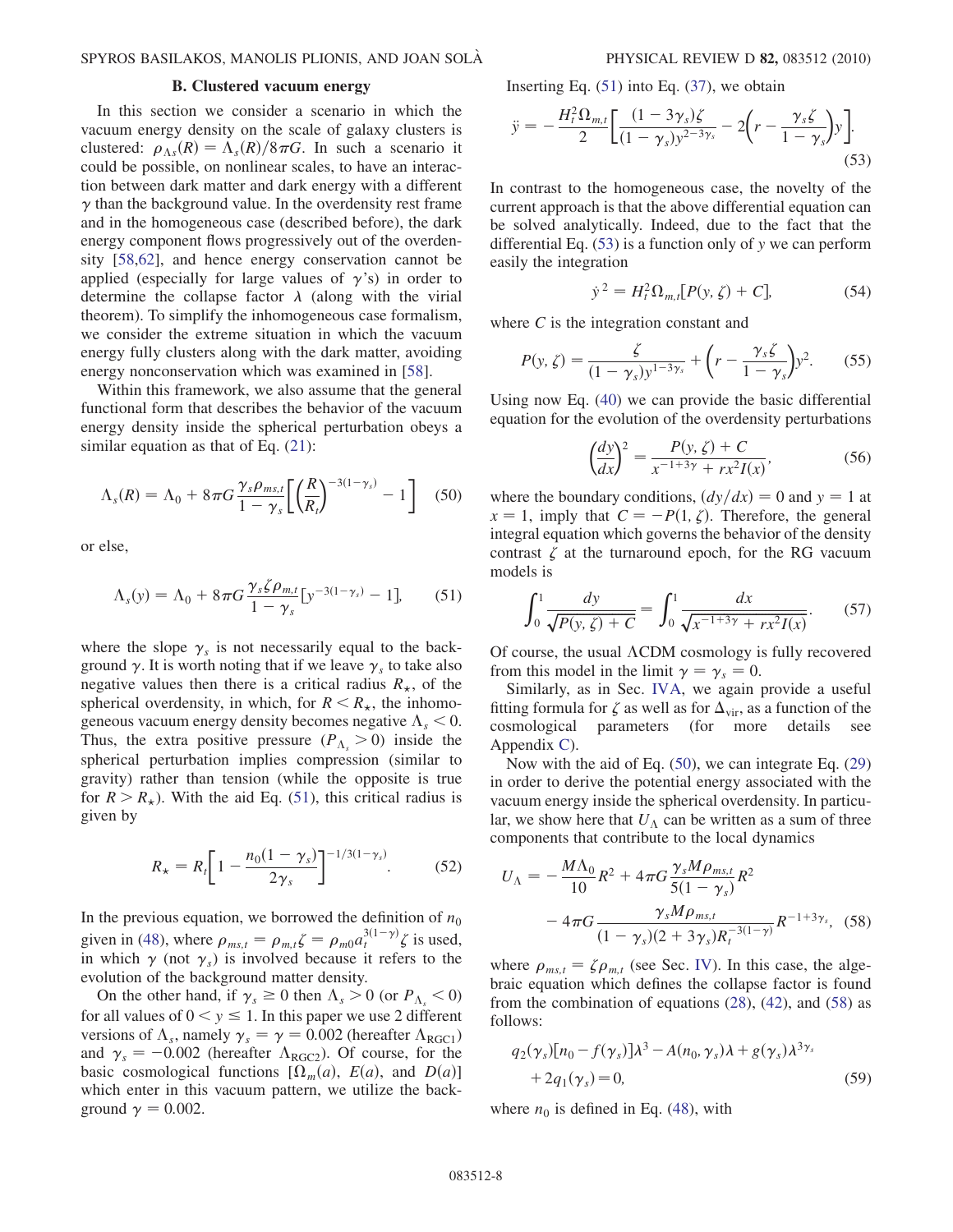SPHERICAL COLLAPSE MODEL IN TIME VARYING ... PHYSICAL REVIEW D 82, 083512 (2010)

$$
f(\gamma_s) = \frac{2\gamma_s}{1 - \gamma_s}, \qquad g(\gamma_s) = \frac{10\gamma_s q_2(\gamma_s)}{(1 - \gamma_s)(2 - 3\gamma_s)}
$$

and

$$
A(n_0, \gamma_s) = 2 + n_0 - f(\gamma_s) + \frac{g(\gamma_s)}{q_2(\gamma_s)}.
$$

Finally, solving Eq.  $(57)$  $(57)$  $(57)$  [or using Eq.  $(C1)$  $(C1)$  $(C1)$ ] and  $(59)$ , we can estimate the density contrast at virialization from Eq. ([49](#page-6-8)).

# <span id="page-8-0"></span>V. COMPARISON AMONG DIFFERENT TYPES OF VACUUM

In this section, we investigate in more detail and compare the spherical collapse model, using different versions of the  $\Lambda(t)$  model (homogeneous or clustered), with that of the traditional  $\Lambda$  cosmology (see [A](#page-10-1)ppendix A). In Fig. [2](#page-8-1) we present the density contrast at the turnaround point,  $\zeta$ , as a function of the turnaround redshift,  $z_t$ , for the constant vacuum  $\Lambda$  (solid points), homogeneous vacuum  $\Lambda_{\text{RGH}}$ (solid line), clustered vacuum  $\Lambda_{\text{RGC1}}$  (dotted line), and clustered vacuum  $\Lambda_{\text{RGC2}}$  (dashed line). It is obvious that the  $\Lambda$  and  $\Lambda_{\text{RGH}}$  models are almost indistinguishable, while  $\zeta$  appears to be somewhat lower in the inhomogeneous (clustered) case. Indeed, we find that  $\zeta_{cl}/\zeta_h \approx \pi/3$  at large redshifts.

Solving now Eqs. ([45](#page-6-4)) and ([59](#page-7-5)) we calculate the collapse factor and we find that it lies, in general, in the range  $0.46 \le \lambda \le 0.52$ , in agreement with previous studies [\[25](#page-12-12)[,53,](#page-13-10)[56](#page-13-5),[58](#page-13-6)[–60](#page-13-15)[,63\]](#page-13-16). In the upper panel of Fig. [3](#page-8-2) we plot the deviation,  $(1 - \lambda/\lambda_\Lambda)\%$ , of the collapse factors,  $\lambda(z_c)$ , for the current vacuum models with respect to the  $\Lambda$ solution,  $\lambda_{\Lambda}(z_c)$ . It becomes evident that the size of the cosmic structures which are produced in the  $\Lambda_{\text{RGH}}$  model (solid line) is remarkably close to that predicted by the usual  $\Lambda$  cosmology, and therefore the impact of the vacuum energy on the spherical collapse is very small in the homogeneous case. This was to be expected.

On the other hand, when considering the effect of the clustered vacuum energy, the largest positive deviation of the collapse factor occurs for the  $\Lambda_{\text{RGC2}}$  model (dotted line), which implies that this model produces more bound systems than the concordance  $\Lambda$ CDM model. Therefore, within this vacuum pattern the corresponding cosmic structures should be located in larger density environments. The opposite situation holds for the  $\Lambda_{\text{RGC1}}$  (dashed line) model due to its negative deviations.

In Fig. [3](#page-8-2) we plot the evolution of the density contrast at virialization. At very large redshifts, it tends to the Einstein–de Sitter value ( $\Delta_{\text{vir}} \sim 18\pi^2$ ), as it should.

In Table [I](#page-9-0) we list, for the case of a cluster forming at  $z_c \approx 0$  or at  $z_c \approx 1.6$ , the following: (a) the cosmological models and the value of the turnaround redshift; and (b) the virial density  $\Delta_{\text{vir}}$  at the collapse time, as well as the

<span id="page-8-1"></span>

FIG. 2. The density contrast at the turnaround epoch,  $\zeta$  as a function of the turnaround redshift. The lines represent the following cosmological models: (a)  $\Lambda_{\text{RGH}}$  (solid line), (b)  $\Lambda_{\text{RGC1}}$  (dotted line,  $\gamma_s = 0.002$ ), and (c)  $\Lambda_{\text{RGC2}}$  (dashed line,  $\gamma_s = -0.002$ ). The points represent the concordance CDM cosmology.

density excess of the matter density in the spherical overdensity,  $\zeta$ , at the turnaround time.

We also verify that the density contrast decreases with the formation (virialization) redshift  $z_c$ . The  $\Delta_{\rm vir}$ 

<span id="page-8-2"></span>

FIG. 3. Upper panel: The deviation  $(1 - \lambda/\lambda_0)\%$  of the collapse factor for various vacuum models with respect to the  $\Lambda$ solution. Bottom panel: The density contrast at the virialization,  $\Delta_{\text{vir}}$ , as a function of redshift. The lines represent the following cosmological models: (a)  $\Lambda_{\text{RGH}}$  (solid line), (b)  $\Lambda_{\text{RGC1}}$  (dotted line), and (c)  $\Lambda_{\text{RGC2}}$  (dashed line). The points represent the traditional  $\Lambda$  cosmology.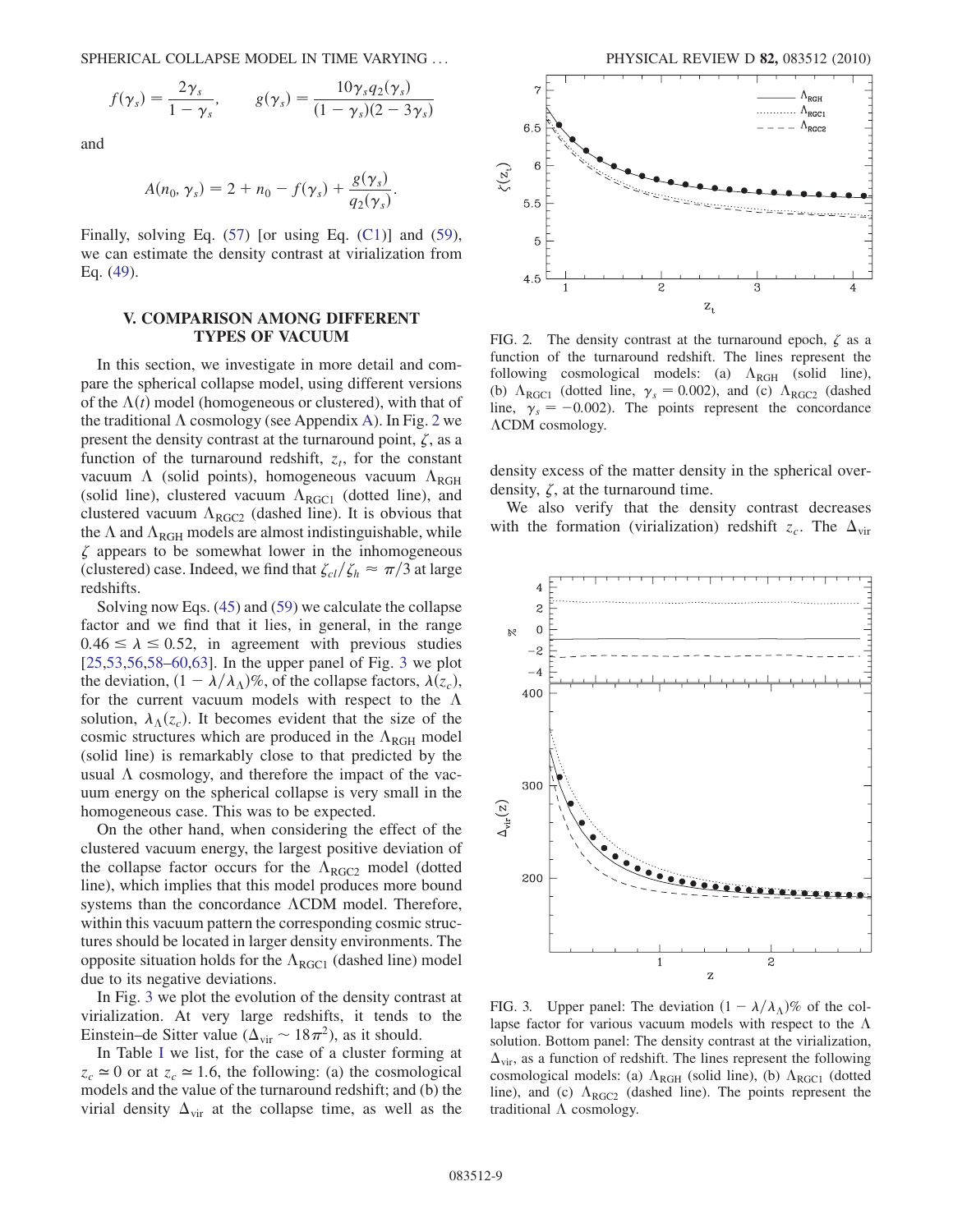differences among the different vacuum models enter through  $\Omega_m(z)$  [see Eq. [\(C3\)](#page-11-5)] as well as through the assumption about the behavior of the vacuum inside the spherical overdensity (homogeneous or not). This feature points to the fact that perhaps the density contrast at virialization can be used as an effective cosmological tool.

Although, we will investigate in detail such a possibility in a forthcoming paper, we present here an idea of how to use observational data to estimate  $\Delta_{\rm vir}$ . Using existing catalogs of clusters of galaxies, one should select those clusters which appear to have a quasispherical projected shape,<sup>5</sup> which is the expected shape of a virialized cosmic structure, and then derive their virial radius and mass. One can then easily calculate the observational value of  $\Delta_{\rm vir}$  of a cluster at a redshift z, from

$$
\Delta_{\rm vir} = \frac{3M_{\rm vir}}{4\pi\rho_{\rm crit,0}\Omega_{m,0}(1+z)^3r_{\rm vir}^3}
$$
(60)

and compare it with the model expectations. Now, the cluster virial radius can be calculated from the projected separations of the  $N_m$  galaxy members according to (e.g., [[75](#page-13-17)])

$$
r_{\text{vir}} = \frac{\pi}{2} \frac{N_m (N_m - 1)}{\sum_{i=1}^{N_m - 1} \sum_{j=i+1}^{N_m} [d_L \tan(\delta \theta_{ij})]^{-1}},
$$
(61)

where  $d_L$  is the luminosity distance of the group and  $\delta\theta_{ij}$  is the angular  $(i, j)$ -pair separation. Using the observed cluster velocity dispersion,  $\sigma_v$ , and  $r_{\rm vir}$  one can estimate the cluster's virial mass using the virial theorem, according to

$$
M_{\rm vir} = \frac{3\sigma_v^2 r_{\rm vir}}{G} + \frac{\Lambda r_{\rm vir}^3}{5G}.
$$
 (62)

The second  $\Lambda$ -based term is negligible,  $\sim$  4.7  $\times$  $10^{11} \Omega_{\Lambda} r_{\text{vir}}^3 M_{\odot}$ , and therefore it does not affect significantly the mass estimates of clusters of galaxies. Of course, this approach is of a statistical nature, since there are various observational systematics that enter in the individual cluster determination of  $\Delta_{\rm vir}$ , as well as cosmic variance, which however can be minimized if one averages over a suitable and relatively large sample of clusters at each redshift interval.

We have applied this methodology to the 2MASS High Density Contrast group catalog [[76](#page-13-18)], which is a low-z catalog based on the 2  $\mu$ m infrared whole-sky survey and which was constructed by a friends-of-friends algorithm (e.g. [\[77\]](#page-13-19)) such that the groups correspond to an overdensity  $\delta \rho / \rho \geq 80$ . This catalog was carefully constructed, with respect to other catalogs, and it is less prone to projection, interloper contamination, and contamination by the large-scale structures from which galaxies are ac-

<span id="page-9-0"></span>TABLE I. Numerical results: The 1st column indicates the vacuum model used. Between columns two and four, we present the main properties of the spherical collapse model  $[\Delta_{\rm vir}(z_c), \zeta(z_t)]$ , assuming that galaxy clusters have collapsed prior to the present time  $z_c \approx 0$  ( $z_t \approx 0.75$ ). In columns four and five, we give the same quantities but considering that clusters have formed (collapsed) prior to the epoch of  $z_c \approx 1.6$  ( $z_t \approx 3.2$ ), in which the most distant cluster has been found.

| Model                | $\Delta_{\rm vir}(0)$ | $\zeta(0.75)$ | $\Delta_{\rm vir}(1.6)$ | $\zeta(3.2)$ |
|----------------------|-----------------------|---------------|-------------------------|--------------|
|                      | 348.6                 | 6.80          | 190.0                   | 5.64         |
| $\Lambda_{\rm RGH}$  | 339.0                 | 6.79          | 184.3                   | 5.62         |
| $\Lambda_{\rm RGC1}$ | 317.6                 | 6.66          | 168.6                   | 5.40         |
| $\Lambda_{\rm RGC2}$ | 368.8                 | 6.62          | 195.2                   | 5.38         |

creted to the groups (see [\[78\]](#page-13-20) for a relevant discussion). We selected only those groups with projected axial ratio  $>0.8$ and with at least 16 galaxy members (in order to have a relatively accurate determination of their shape, velocity dispersion, and thus  $M_{\text{vir}}$ ) and we are thus left with 7 clusters at  $\langle z \rangle \approx 0.015$ . We clip the lower and higher  $\Delta_{\rm vir}$ outliers, since we do expect systematic effects to be present, and we derive a mean value of  $\langle \Delta_{\rm vir} \rangle = 348$  and a standard deviation of the distribution of  $\pm 73$  (if we use  $N_m > 20$  we are left with 6 clusters with  $\langle \Delta_{\rm vir} \rangle = 329 \pm 10$ 69). Although, we have derived these  $\Delta_{\text{vir}}$  values using the concordance  $\Lambda$ CDM cosmological model to estimate  $d_L$ , there would be no appreciable difference had we used any of the other models, presented in Sec. [II A](#page-2-5) (because of the very small value of  $\gamma$  and of the very low redshift of the sample). Inspecting Table [I](#page-9-0) it is evident that the previously derived observational values are in good agreement with the theoretical expectations although with the present level of uncertainty we cannot distinguish among the models. However, in the case of the clustered vacuum energy model

<span id="page-9-1"></span>

FIG. 4. The present time virial density for the clustered vacuum energy model as a function of  $\gamma_s$  (open points). The inner and outer dashed lines correspond to the 1 and  $2\sigma$ , observationally determined, virial density limits, respectively  $(202 \le$  $\Delta_{\text{vir}} \leq 494$ ), based on a subsample of the 2MASS High Density Contrast group catalog.

<sup>5</sup> Not all apparently spherical clusters are truly spherical since elongated clusters with their major axis oriented at small angles along the line of sight will appear spherical in projection, a fact which is a further source of noise.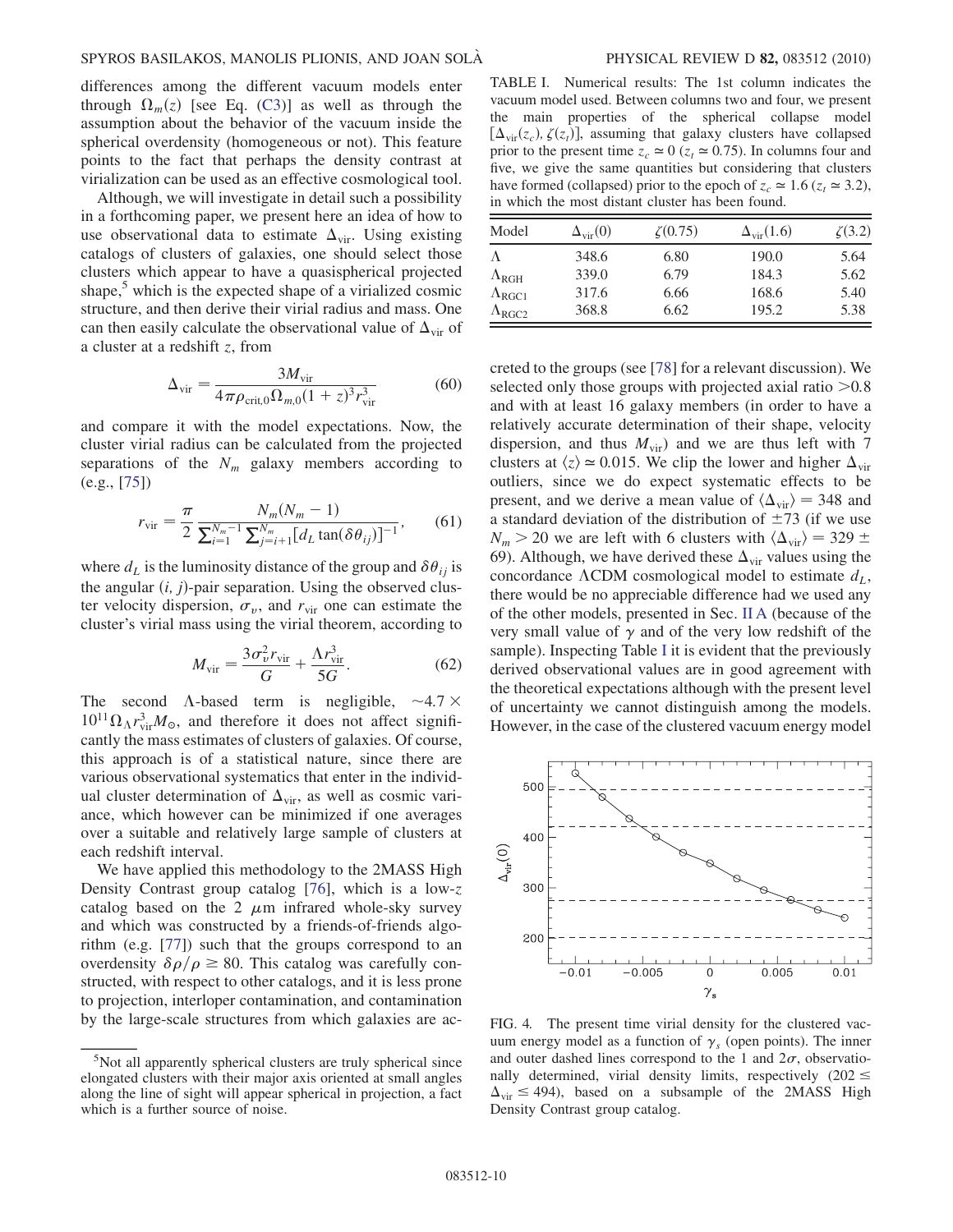we can put some limits on the value of  $\gamma_s$  even with the present level of accuracy. As an example, we compare in Fig. [4](#page-9-1), the predicted virial density,  $\Delta_{\rm vir}$ , of the model at the present time (open points), with the observationally derived  $2\sigma$  range of values, based on the previously discussed subsample of the 2MASS High Density Contrast group catalog, and find a consistency for  $-0.009 \le \gamma_s \le$ 0:012. In the future we plan to further investigate the model predictions, using a larger number of clusters spanning also a range of different redshifts, in an attempt to put stringent constraints on the value of  $\gamma_s$ .

### VI. CONCLUSIONS

<span id="page-10-0"></span>In this paper we have studied analytically and numerically the spherical collapse model in the case of a time varying vacuum, with  $\Lambda(H) = n_0 + n_2H^2$ , for a spatially flat FLRW geometry. We find that the amplitude and the shape of the virial density contrast is affected by the considered status of the vacuum energy model (homogeneous or clustered). We verify that in the case where the distribution of the vacuum energy is clustered the structures produced are more concentrated (under specific conditions) with respect to the homogeneous dark energy case. Finally, by comparing the predicted virial density contrast at the present epoch with a preliminary analysis of a suitable subsample of the 2MASS High Density Contrast group catalog (at a mean redshift of  $\langle z \rangle \approx 0.015$ ), we find that the inhomogeneous vacuum energy models can be accommodated, at a  $2\sigma$  level, if the vacuum clustering parameter is within the range  $-0.009 \le \gamma_s \le 0.012$ . The latter result points to the direction that perhaps the  $\Delta_{\text{vir}}$ parameter, once estimated accurately from observations, could be used in order to determine the internal physical properties of the vacuum energy.

#### ACKNOWLEDGMENTS

J. S. has been supported in part by MEC and FEDER under Project No. FPA2007-66665, by the Spanish Consolider-Ingenio 2010 Program CPAN CSD2007- 00042, and by DIUE/CUR Generalitat de Catalunya under Project No. 2009SGR502. M. P. acknowledges funding by Mexican CONACyT Grant No. 2005-49878.

# <span id="page-10-1"></span>APPENDIX A: THE CONCORDANCE A COSMOLOGY

In this Appendix we would like to give the reader the opportunity to appreciate the fact that the  $\Lambda_{RG}$  model can be viewed as an extension of the concordance  $\Lambda$  cosmology. In particular, the basic cosmological equations in the  $\Lambda_{\rm RG}$  model reduce to those of the  $\Lambda$  cosmology for  $\gamma = 0$ . Below, we present the main quantities of the  $\Lambda$  cosmology:

(i) Global dynamics: The basic cosmological equations (see Sec. [II A](#page-2-5)) take the following forms:

$$
H(t) = \sqrt{\Omega_{\Lambda}} H_0 \coth\left[\frac{3H_0\sqrt{\Omega_{\Lambda}}}{2}t\right],\tag{A1}
$$

$$
a(t) = \left(\frac{\Omega_m}{\Omega_\Lambda}\right)^{1/3} \sinh^{2/3} \left(\frac{3H_0 \sqrt{\Omega_\Lambda}}{2} t\right), \quad (A2)
$$

and

$$
E^{2}(a) = \frac{H^{2}(a)}{H_{0}^{2}} = \Omega_{\Lambda} + \Omega_{m} a^{-3}.
$$
 (A3)

(ii) The spherical model: The basic set of equations here is

$$
\dot{x}^2 = H_t^2 \Omega_{m,t} [x^{-1} + rx^2 I(x)], \qquad (A4)
$$

$$
\ddot{y} = -\frac{H_t^2 \Omega_{m,t}}{2} \left( \frac{\zeta}{y^2} - 2ryI(x) \right), \quad (A5)
$$

where  $I(x) \equiv 1$  and

$$
r = \frac{\Omega_{\Lambda,t}}{\Omega_{m,t}} = r_0 a_t^3, \tag{A6}
$$

where  $r_0 = \Omega_{\Lambda}/\Omega_m$ . Therefore, the general integral equation which governs the behavior of the density contrast  $\zeta$  at the turnaround epoch is

$$
\int_0^1 \frac{dy}{\sqrt{P(y,\zeta) - P(1,\zeta)}} = \frac{\ln(\sqrt{1+r} + \sqrt{r})^{2/3}}{\sqrt{r}},
$$
\n(A7)

where

$$
P(y, \zeta) = \frac{\zeta}{y} + ry^2. \tag{A8}
$$

Note that the time needed for a spherical shell to collapse is twice the turnaround time,  $t_f \approx 2t_t$ . This implies that

$$
\sinh^{-1}(\sqrt{r_0 a_c^3}) \simeq 2 \sinh^{-1}(\sqrt{r_0 a_t^3}).\tag{A9}
$$

(iii) Virial theorem: The virial theorem becomes

$$
2T + U_G - 2U_\Lambda = 0. \tag{A10}
$$

Using now also the energy conservation at the turnaround and at the virial time we derive the following relations:

$$
\frac{1}{2}U_{G,c} + 2U_{\Lambda,c} = U_{G,t} + U_{\Lambda,t}, \quad (A11)
$$

$$
2n_0\lambda^3 - (2 + n_0)\lambda + 1 = 0,
$$
 (A12)

where  $\lambda = R_c/R_t$  is the collapse factor and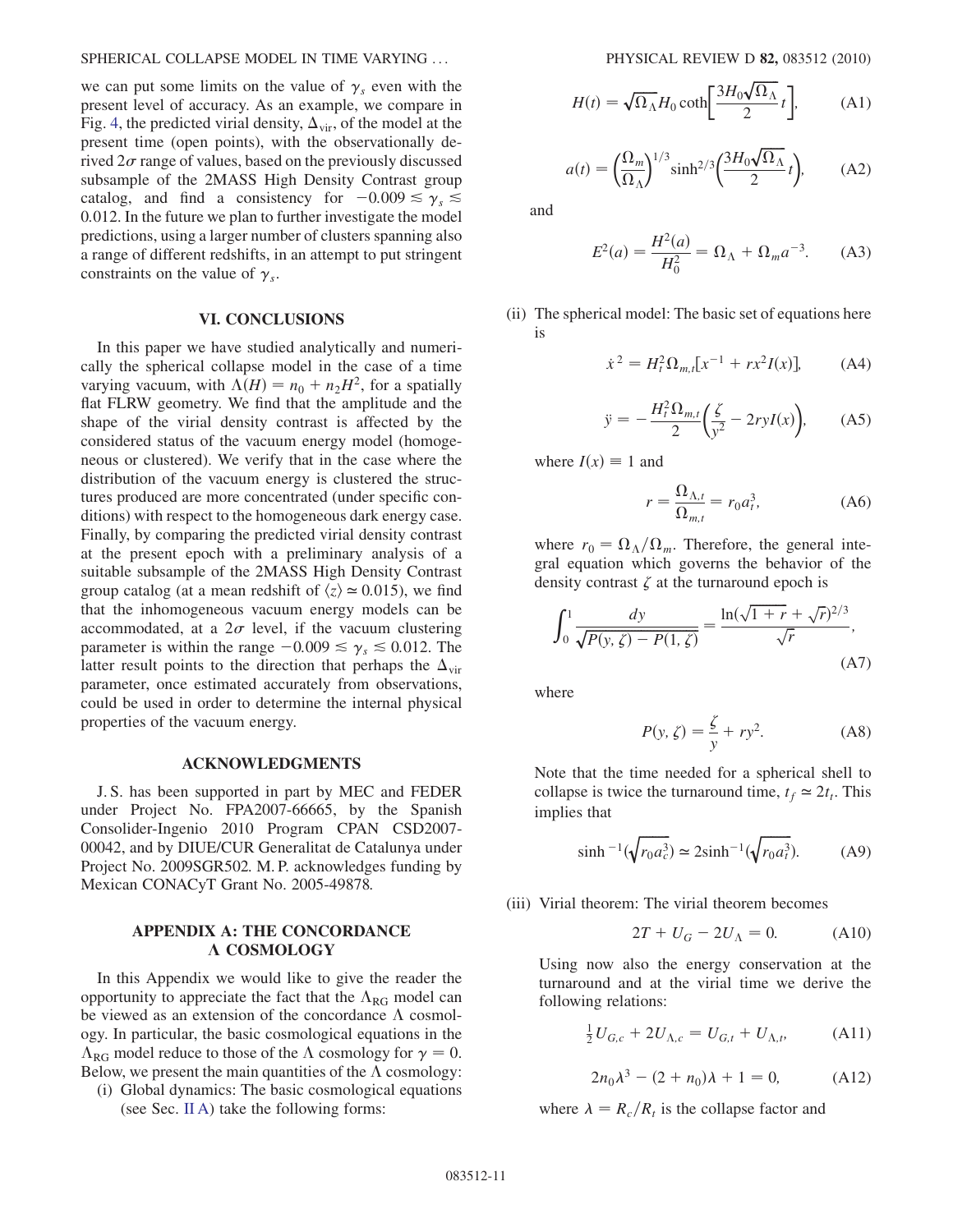$$
n_0 = \frac{2\Omega_\Lambda a_i^3}{\Omega_m \zeta}.
$$
 (A13)

## APPENDIX B: ROOTS OF A CUBIC POLYNOMIAL

We remind the reader of some basic elements of algebra pertinent to our analysis. Given a cubic equation  $\lambda^3$  +  $a_1\lambda^2 + a_2\lambda + a_3 = 0$ , let D be the discriminant:

$$
\mathcal{D} = a_1^2 a_2^2 - 4a_2^3 - 4a_1^3 a_3 - 27a_3^2 + 18a_1 a_2 a_3 \quad \text{(B1)}
$$

<span id="page-11-3"></span>and

$$
x_1 = -a_1^3 + \frac{9}{2}a_1a_2 - \frac{27}{2}a_3, \qquad x_2 = -\frac{3\sqrt{3D}}{2}.
$$

If  $D > 0$ , all roots are real (irreducible case). In that case  $\lambda_1$ ,  $\lambda_2$ , and  $\lambda_3$  can be written:

$$
\lambda_{\mu} = -\frac{a_1}{3} - \frac{2r^{1/3}}{3} \cos \left[ \frac{\theta - (\mu - 1)\pi}{3} \right],
$$
\n(B2)  
\n
$$
\mu = 1, 2, 3,
$$

where  $r = \sqrt{x_1^2 + x_2^2}$  and  $\theta = \cos^{-1}(x_1/r)$ .

Now, we are ready to derive analytically the exact roots of the basic cubic equation ([45](#page-6-4)) having polynomial parameters  $a_1 = 0$ ,  $a_2 = -(2 + n_t)/q_2n_c$ , and  $a_3 =$  $2q_1/q_2n_c$ . Then the discriminant becomes

$$
\mathcal{D}(n_t, n_c) = 4 \frac{(2 + n_t)^3 - 27q_1^2 q_2 n_c}{q_2^3 n_c^3}.
$$
 (B3)

Of course, in order to obtain physically acceptable solutions we need to take  $n_t$ ,  $n_c > 0$ , which gives  $\mathcal{D}(n_t, n_c)$ 0. Therefore, all roots of the cubic equation are real (irreducible case) but one of them  $0 \leq \lambda_3 \leq 1$  corresponds to expanding shells. It is obvious that for  $n_t$ ,  $n_c \rightarrow 0$ , the above solution tends to the Einstein–de Sitter case ( $\lambda_3 \rightarrow$ 0:50), as it should.

## APPENDIX C: FITTING FORMULAS

We provide here accurate fitting formulas for the density contrast at the turnaround redshift and at the epoch of virialization, and which do not have a simple fully analytical form. These are

<span id="page-11-6"></span>
$$
\zeta \simeq \left(\frac{3\pi}{4}\sqrt{1+A_s}\right)^2 \Omega_{m,t}^{-\omega_1+\omega_2\Omega_{m,t}-\omega_3 w(a_t)},\tag{C1}
$$

where

$$
w(a) = -1 - \frac{\gamma a^{3\gamma}}{a^{3\gamma} + \tilde{r}_0},\tag{C2}
$$

<span id="page-11-5"></span>and

$$
\Delta_{\rm vir}(a) \simeq 18\pi^2 [1 + \epsilon \Theta^b(a)],\tag{C3}
$$

where  $\Theta(a) = \Omega_m^{-1}(a) - 1$ .

<span id="page-11-4"></span>(i) Homogeneous vacuum: In this case we have  $A_s = 0$ ,  $(\omega_1, \omega_2, \omega_3) = (0.79, 0.26, 0.06)$  and

$$
\epsilon = 0.40 - 25\gamma + 500\gamma^2
$$
,  $b = 0.94 + 50\gamma$ .

### (ii) Clustered vacuum: Here we find

$$
A_s = \begin{cases} -24.25\gamma_s + 2125\gamma_s^2 & 0 \le \gamma_s \le 0.01, \\ 29.75\gamma_s + 2375\gamma_s^2 & -0.01 \le \gamma_s < 0, \\ (C4) \end{cases}
$$

$$
(\omega_1, \omega_2, \omega_3) = \begin{cases} (0.86, 0.36, 0) & 0 \le \gamma_s \le 0.01, \\ (0.74, 0.16, 0) & -0.01 \le \gamma_s < 0, \end{cases}
$$
 (C5)

$$
b = \begin{cases} 0.94 + 145\gamma_s + 4.75 \times 10^4 \gamma_s^2 & -0.002 \le \gamma_s \le 0.01, \\ 0.94 + 55\gamma_s & -0.01 \le \gamma_s < -0.002, \end{cases}
$$
 (C6)

and

$$
\epsilon = \begin{cases} 0.40 - 65\gamma_s - 1.25 \times 10^4 \gamma_s^2 & -0.002 \le \gamma_s \le 0.01, \\ 0.31 - 86.25\gamma_s & -0.01 \le \gamma_s < -0.002. \end{cases}
$$
(C7)

- <span id="page-11-0"></span>[1] M. Tegmark et al., [Astrophys. J.](http://dx.doi.org/10.1086/382125) 606, 702 (2004).
- [2] D. N. Spergel et al., [Astrophys. J. Suppl. Ser.](http://dx.doi.org/10.1086/513700) 170, 377 [\(2007\)](http://dx.doi.org/10.1086/513700).
- <span id="page-11-2"></span>[3] T.M. Davis et al., [Astrophys. J.](http://dx.doi.org/10.1086/519988) 666, 716 (2007).
- [4] M. Kowalski et al., [Astrophys. J.](http://dx.doi.org/10.1086/589937) 686, 749 (2008).
- <span id="page-11-1"></span>[5] M. Hicken et al., Astrophys. J. **700**[, 1097 \(2009\)](http://dx.doi.org/10.1088/0004-637X/700/2/1097).
- [6] E. Komatsu et al., [Astrophys. J. Suppl. Ser.](http://dx.doi.org/10.1088/0067-0049/180/2/330) 180, 330 [\(2009\)](http://dx.doi.org/10.1088/0067-0049/180/2/330); [arXiv:1001.4538.](http://arXiv.org/abs/1001.4538)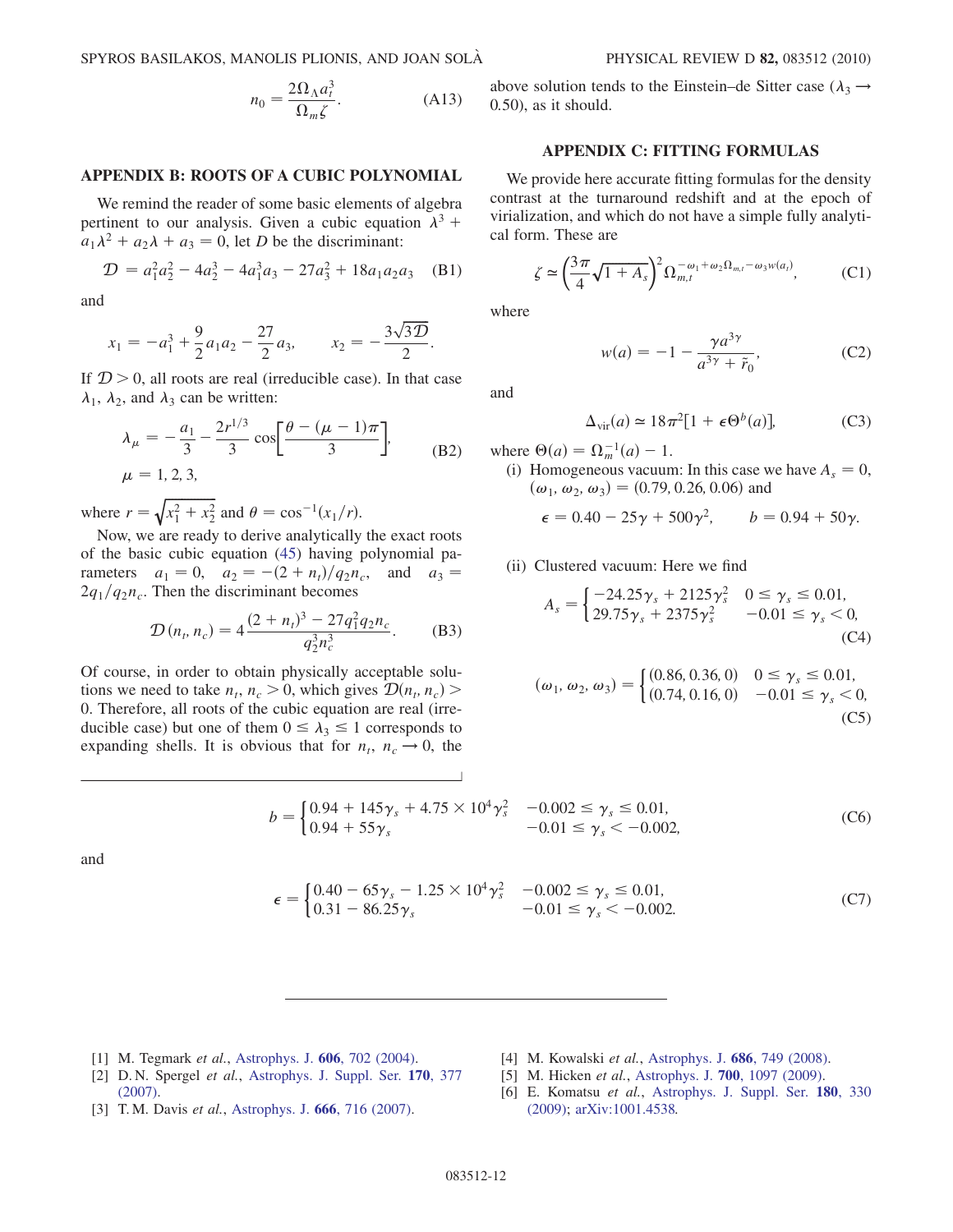SPHERICAL COLLAPSE MODEL IN TIME VARYING ... PHYSICAL REVIEW D 82, 083512 (2010)

- <span id="page-12-0"></span>[7] S. Weinberg, [Rev. Mod. Phys.](http://dx.doi.org/10.1103/RevModPhys.61.1) **61**, 1 (1989).
- <span id="page-12-4"></span>[8] P.J. Peebles and B. Ratra, [Rev. Mod. Phys.](http://dx.doi.org/10.1103/RevModPhys.75.559) 75, 559 [\(2003\)](http://dx.doi.org/10.1103/RevModPhys.75.559).
- <span id="page-12-1"></span>[9] T. Padmanabhan, Phys. Rep. 380[, 235 \(2003\)](http://dx.doi.org/10.1016/S0370-1573(03)00120-0).
- <span id="page-12-2"></span>[10] L. Perivolaropoulos, [arXiv.0811.4684.](http://arXiv.org/abs/arXiv.0811.4684)
- <span id="page-12-3"></span>[11] P.J. Steinhardt, Critical Problems in Physics, edited by V. L. Fitch, D. R. Marlow, and M. A. E. Dementi (Princeton University Press, Princeton, NJ, 1997); [Phil.](http://dx.doi.org/10.1098/rsta.2003.1290) [Trans. R. Soc. A](http://dx.doi.org/10.1098/rsta.2003.1290) 361, 2497 (2003).
- <span id="page-12-5"></span>[12] C.A. Egan and C.H. Lineweaver, [Phys. Rev. D](http://dx.doi.org/10.1103/PhysRevD.78.083528) 78, [083528 \(2008\)](http://dx.doi.org/10.1103/PhysRevD.78.083528).
- <span id="page-12-6"></span>[13] I.L. Shapiro and J. Solà, [Phys. Lett. B](http://dx.doi.org/10.1016/S0370-2693(00)00090-3) 475, 236 [\(2000\)](http://dx.doi.org/10.1016/S0370-2693(00)00090-3).
- <span id="page-12-26"></span>[14] I.L. Shapiro and J. Solà, [J. High Energy Phys. 02 \(2002\)](http://dx.doi.org/10.1088/1126-6708/2002/02/006) [006.](http://dx.doi.org/10.1088/1126-6708/2002/02/006)
- <span id="page-12-25"></span>[15] A. Bonanno and M. Reuter, *[Phys. Rev. D](http://dx.doi.org/10.1103/PhysRevD.62.043008)* 62, 043008 [\(2000\)](http://dx.doi.org/10.1103/PhysRevD.62.043008); M. Reuter and H. Weyer, [Phys. Rev. D](http://dx.doi.org/10.1103/PhysRevD.70.124028) 70, 124028 [\(2004\)](http://dx.doi.org/10.1103/PhysRevD.70.124028).
- <span id="page-12-27"></span>[16] A. Babić, B. Guberina, R. Horvat, and H. Štefančić, [Phys.](http://dx.doi.org/10.1103/PhysRevD.65.085002) Rev. D 65[, 085002 \(2002\)](http://dx.doi.org/10.1103/PhysRevD.65.085002); B. Guberina, R. Horvat, and H. Štefančić, Phys. Rev. D 67[, 083001 \(2003\)](http://dx.doi.org/10.1103/PhysRevD.67.083001); A. Babić, B. Guberina, R. Horvat, and H. Štefančić, [Phys. Rev. D](http://dx.doi.org/10.1103/PhysRevD.71.124041) 71, [124041 \(2005\)](http://dx.doi.org/10.1103/PhysRevD.71.124041).
- <span id="page-12-35"></span>[17] J. Grande, J. Solà, and H. Štefančić, [J. Cosmol. Astropart.](http://dx.doi.org/10.1088/1475-7516/2006/08/011) [Phys. 08 \(2006\) 011;](http://dx.doi.org/10.1088/1475-7516/2006/08/011) [Phys. Lett. B](http://dx.doi.org/10.1016/j.physletb.2006.12.040) 645, 235 (2007).
- <span id="page-12-8"></span><span id="page-12-7"></span>[18] S. Basilakos, [Astron. Astrophys.](http://dx.doi.org/10.1051/0004-6361/200912575) 508, 575 (2009).
- [19] A.D. Dolgov, The Very Early Universe, edited by G. Gibbons, S. W. Hawking, and S. T. Tiklos (Cambridge University Press, Cambridge, England, 1982).
- <span id="page-12-9"></span>[20] B. Ratra and P.J.E. Peebles, [Phys. Rev. D](http://dx.doi.org/10.1103/PhysRevD.37.3406) 37, 3406 [\(1988\)](http://dx.doi.org/10.1103/PhysRevD.37.3406); R. D. Peccei, J. Solà, and C. Wetterich, [Phys.](http://dx.doi.org/10.1016/0370-2693(87)91191-9) Lett. B 195[, 183 \(1987\)](http://dx.doi.org/10.1016/0370-2693(87)91191-9); C. Wetterich, [Nucl. Phys.](http://dx.doi.org/10.1016/0550-3213(88)90193-9) B302[, 668 \(1988\)](http://dx.doi.org/10.1016/0550-3213(88)90193-9); M. S. Turner and M. White, [Phys.](http://dx.doi.org/10.1103/PhysRevD.56.R4439) Rev. D 56[, R4439 \(1997\)](http://dx.doi.org/10.1103/PhysRevD.56.R4439); R. R. Caldwell, R. Dave, and P. J. Steinhardt, [Phys. Rev. Lett.](http://dx.doi.org/10.1103/PhysRevLett.80.1582) 80, 1582 (1998).
- <span id="page-12-10"></span>[21] H. K. Jassal, J. S. Bagla, and T. Padmanabhan, [Phys. Rev.](http://dx.doi.org/10.1103/PhysRevD.72.103503) D 72[, 103503 \(2005\);](http://dx.doi.org/10.1103/PhysRevD.72.103503) [Mon. Not. R. Astron. Soc. Lett.](http://dx.doi.org/10.1111/j.1745-3933.2005.08577.x) 356, [L11 \(2004\)](http://dx.doi.org/10.1111/j.1745-3933.2005.08577.x).
- [22] L. Samushia and B. Ratra, [Astrophys. J.](http://dx.doi.org/10.1086/508662) 650, L5 (2006); 680[, L1 \(2008\)](http://dx.doi.org/10.1086/589744).
- [23] J. O. Xia, H. Li, G. B. Zhao, and X. Zhang, [Phys. Rev. D](http://dx.doi.org/10.1103/PhysRevD.78.083524). 78[, 083524 \(2008\);](http://dx.doi.org/10.1103/PhysRevD.78.083524) G. B. Zhao, J. Q. Xia, B. Feng, and X. Zhang, [Int. J. Mod. Phys. D](http://dx.doi.org/10.1142/S0218271807010717) 16, 1229 (2007); J. Q. Xia, G. B. Zhao, B. Feng, H. Li, and X. Zhang, [Phys. Rev. D](http://dx.doi.org/10.1103/PhysRevD.73.063521) 73[, 063521 \(2006\)](http://dx.doi.org/10.1103/PhysRevD.73.063521).
- <span id="page-12-11"></span>[24] J. Simon, L. Verde, and R. Jiménez, [Phys. Rev. D](http://dx.doi.org/10.1103/PhysRevD.71.123001) 71, [123001 \(2005\)](http://dx.doi.org/10.1103/PhysRevD.71.123001).
- <span id="page-12-12"></span>[25] D. F. Mota and C. van de Bruck, [Astron. Astrophys.](http://dx.doi.org/10.1051/0004-6361:20041090) 421, [71 \(2004\).](http://dx.doi.org/10.1051/0004-6361:20041090)
- <span id="page-12-13"></span>[26] N.J. Nunes and D.F. Mota, [Mon. Not. R. Astron. Soc.](http://dx.doi.org/10.1111/j.1365-2966.2006.10166.x) 368[, 751 \(2006\).](http://dx.doi.org/10.1111/j.1365-2966.2006.10166.x)
- <span id="page-12-14"></span>[27] M. Ozer and O. Taha, Nucl. Phys. B287[, 776 \(1987\)](http://dx.doi.org/10.1016/0550-3213(87)90128-3); O. K. Freese et al., [Nucl. Phys. B](http://dx.doi.org/10.1016/0550-3213(87)90129-5) 287, 797 (1987); O. Bertolami, [Nuovo Cimento B](http://dx.doi.org/10.1007/BF02728301) 93, 36 (1986).
- <span id="page-12-15"></span>[28] O. Bertolami and P.J. Martins, [Phys. Rev. D](http://dx.doi.org/10.1103/PhysRevD.61.064007) 61, [064007 \(2000\);](http://dx.doi.org/10.1103/PhysRevD.61.064007) J. S. Alcaniz and J. M. F. Maia, [Phys.](http://dx.doi.org/10.1103/PhysRevD.67.043502) Rev. D 67[, 043502 \(2003\)](http://dx.doi.org/10.1103/PhysRevD.67.043502); R. Opher and A. Pelinson, Phys. Rev. D 70[, 063529 \(2004\)](http://dx.doi.org/10.1103/PhysRevD.70.063529); J. D. Barrow and T. Clifton, Phys. Rev. D 73[, 103520 \(2006\);](http://dx.doi.org/10.1103/PhysRevD.73.103520) A. E. Montenegro, Jr. and S. Carneiro, [Classical Quantum](http://dx.doi.org/10.1088/0264-9381/24/2/004) Gravity 24[, 313 \(2007\)](http://dx.doi.org/10.1088/0264-9381/24/2/004).
- <span id="page-12-16"></span>[29] J. C. Carvalho, J. A. S. Lima, and I. Waga, [Phys. Rev. D](http://dx.doi.org/10.1103/PhysRevD.46.2404) 46[, 2404 \(1992\)](http://dx.doi.org/10.1103/PhysRevD.46.2404); I. Waga, [Astrophys. J.](http://dx.doi.org/10.1086/173090) 414, 436 (1993); J. Salim and I. Waga, [Classical Quantum Gravity](http://dx.doi.org/10.1088/0264-9381/10/9/018) 10, 1767 [\(1993\)](http://dx.doi.org/10.1088/0264-9381/10/9/018); A. I. Arbab, [Gen. Relativ. Gravit.](http://dx.doi.org/10.1023/A:1010252130608) 29, 61 [\(1997\)](http://dx.doi.org/10.1023/A:1010252130608).
- <span id="page-12-17"></span>[30] For a review, see J.M. Overduin and F.I. Cooperstock, Phys. Rev. D 58[, 043506 \(1998\).](http://dx.doi.org/10.1103/PhysRevD.58.043506)
- <span id="page-12-18"></span>[31] L.E. Parker and D.J. Toms, Quantum Field Theory in Curved Spacetime, Quantized Fields and Gravity (Cambridge University Press, Cambridge, England, 2009).
- <span id="page-12-19"></span>[32] I.L. Shapiro and J. Solà, [Phys. Lett. B](http://dx.doi.org/10.1016/j.physletb.2009.10.073) 682, 105 (2009); see also the reviews I.L. Shapiro and J. Solà, [J. Phys. A](http://dx.doi.org/10.1088/1751-8113/40/25/S03) 40[, 6583 \(2007\)](http://dx.doi.org/10.1088/1751-8113/40/25/S03); [arXiv:0808.0315](http://arXiv.org/abs/0808.0315) on the QFT of the cosmological term, and references therein.
- <span id="page-12-20"></span>[33] J. Grande, A. Pelinson, and J. Solà, [Phys. Rev. D](http://dx.doi.org/10.1103/PhysRevD.79.043006) 79, [043006 \(2009\);](http://dx.doi.org/10.1103/PhysRevD.79.043006) J. Grande, R. Opher, A. Pelinson, and J. Solà, [J. Cosmol. Astropart. Phys. 12 \(2007\) 007](http://dx.doi.org/10.1088/1475-7516/2007/12/007); J.C. Fabris, I.L. Shapiro, and J. Solà, [J. Cosmol. Astropart.](http://dx.doi.org/10.1088/1475-7516/2007/02/016) [Phys. 02 \(2007\) 016.](http://dx.doi.org/10.1088/1475-7516/2007/02/016)
- <span id="page-12-21"></span>[34] J. Grande, J. Solà, J. C. Fabris, and I. L. Shapiro, [Classical](http://dx.doi.org/10.1088/0264-9381/27/10/105004) [Quantum Gravity](http://dx.doi.org/10.1088/0264-9381/27/10/105004) 27, 105004 (2010).
- <span id="page-12-22"></span>[35] S. Basilakos, M. Plionis, and S. Solà, [Phys. Rev. D](http://dx.doi.org/10.1103/PhysRevD.80.083511) 80, [083511 \(2009\).](http://dx.doi.org/10.1103/PhysRevD.80.083511)
- <span id="page-12-23"></span>[36] B.L. Nelson and P. Panangaden, [Phys. Rev. D](http://dx.doi.org/10.1103/PhysRevD.25.1019) 25, 1019 [\(1982\)](http://dx.doi.org/10.1103/PhysRevD.25.1019); E. S. Fradkin and A. A. Tseytlin, [Nucl. Phys.](http://dx.doi.org/10.1016/0550-3213(82)90444-8) B201[, 469 \(1982\)](http://dx.doi.org/10.1016/0550-3213(82)90444-8); S. L. Adler, [Rev. Mod. Phys.](http://dx.doi.org/10.1103/RevModPhys.54.729) 54, 729 [\(1982\)](http://dx.doi.org/10.1103/RevModPhys.54.729).
- <span id="page-12-24"></span>[37] D. J. Toms, Phys. Lett. **126B**[, 37 \(1983\);](http://dx.doi.org/10.1016/0370-2693(83)90011-4) L. Parker and D. J. Toms, Phys. Rev. D 32[, 1409 \(1985\)](http://dx.doi.org/10.1103/PhysRevD.32.1409); I.L. Buchbinder, [Theor. Fortsch. Phys.](http://dx.doi.org/10.1002/prop.19860340902) 34, 605 (1986).
- <span id="page-12-28"></span>[38] I.L. Shapiro, J. Solà, C. España-Bonet, and P. Ruiz-Lapuente, [Phys. Lett. B](http://dx.doi.org/10.1016/j.physletb.2003.09.016) 574, 149 (2003); C. España-Bonet, P. Ruiz-Lapuente, I.L. Shapiro, and [J.](http://dx.doi.org/10.1088/1475-7516/2004/02/006) Solà, J. [Cosmol. Astropart. Phys. 02 \(2004\) 006;](http://dx.doi.org/10.1088/1475-7516/2004/02/006) I. L. Shapiro and J. Sola`, [Nucl. Phys. B, Proc. Suppl.](http://dx.doi.org/10.1016/S0920-5632(03)02402-2) 127, 71 (2004).
- <span id="page-12-36"></span>[39] I.L. Shapiro, J. Solà, and H. Štefančić, [J. Cosmol.](http://dx.doi.org/10.1088/1475-7516/2005/01/012) [Astropart. Phys. 01 \(2005\) 012.](http://dx.doi.org/10.1088/1475-7516/2005/01/012)
- <span id="page-12-34"></span>[40] J. Solà and H. Stefančić, [Phys. Lett. B](http://dx.doi.org/10.1016/j.physletb.2005.08.051) 624, 147 (2005); [Mod. Phys. Lett. A](http://dx.doi.org/10.1142/S0217732306019554) 21, 479 (2006); [J. Phys. A](http://dx.doi.org/10.1088/0305-4470/39/21/S76) 39, 6753 [\(2006\)](http://dx.doi.org/10.1088/0305-4470/39/21/S76).
- <span id="page-12-30"></span>[41] J. Solà, J. Phys. A 41[, 164066 \(2008\)](http://dx.doi.org/10.1088/1751-8113/41/16/164066).
- [42] F. Bauer, [Classical Quantum Gravity](http://dx.doi.org/10.1088/0264-9381/22/17/012) 22, 3533 (2005); Ph.D. thesis, Technische Universitat Munchen, 2006, [arXiv:hep-th/0610178.](http://arXiv.org/abs/hep-th/0610178)
- [43] F. Bauer, J. Solà, and H. Štefančić, [Phys. Lett. B](http://dx.doi.org/10.1016/j.physletb.2009.06.065) 678, 427 [\(2009\)](http://dx.doi.org/10.1016/j.physletb.2009.06.065).
- <span id="page-12-29"></span>[44] B. F. L. Ward, [Mod. Phys. Lett. A](http://dx.doi.org/10.1142/S021773231003269X) 25, 607 (2010); [Int. J.](http://dx.doi.org/10.1142/S021827180801236X) [Mod. Phys. D](http://dx.doi.org/10.1142/S021827180801236X) 17, 627 (2008); [Mod. Phys. Lett. A](http://dx.doi.org/10.1142/S0217732308028624) 23, 3299 [\(2008\)](http://dx.doi.org/10.1142/S0217732308028624).
- <span id="page-12-32"></span><span id="page-12-31"></span>[45] J. E. Gunn and J. R. Gott, [Astrophys. J.](http://dx.doi.org/10.1086/151605) **176**, 1 (1972).
- [46] P.J.E. Peebles, Principles of Physical Cosmology (Princeton University Press, Princeton, NJ, 1993).
- <span id="page-12-33"></span>[47] O. Lahav, P. B. Lilje, J. R. Primack, and M. J. Rees, Mon. Not. R. Astron. Soc. 251, 128 (1991) [\[http://adsabs](http://adsabs.harvard.edu/abs/1991MNRAS.251..128L) [.harvard.edu/abs/1991MNRAS.251..128L\]](http://adsabs.harvard.edu/abs/1991MNRAS.251..128L).
- <span id="page-12-37"></span>[48] L. Wang and J.P. Steinhardt, [Astrophys. J.](http://dx.doi.org/10.1086/306436) 508, 483 [\(1998\)](http://dx.doi.org/10.1086/306436).
- [49] I. T. Iliev and P. R. Shapiro, [Mon. Not. R. Astron. Soc.](http://dx.doi.org/10.1046/j.1365-8711.2001.04422.x) 325, [468 \(2001\)](http://dx.doi.org/10.1046/j.1365-8711.2001.04422.x).
- [50] E.L. Lokas, Acta Phys. Pol. B 32, 3643 (2001) [\[arXiv:](http://arXiv.org/abs/astro-ph/0112031) [astro-ph/0112031\]](http://arXiv.org/abs/astro-ph/0112031).